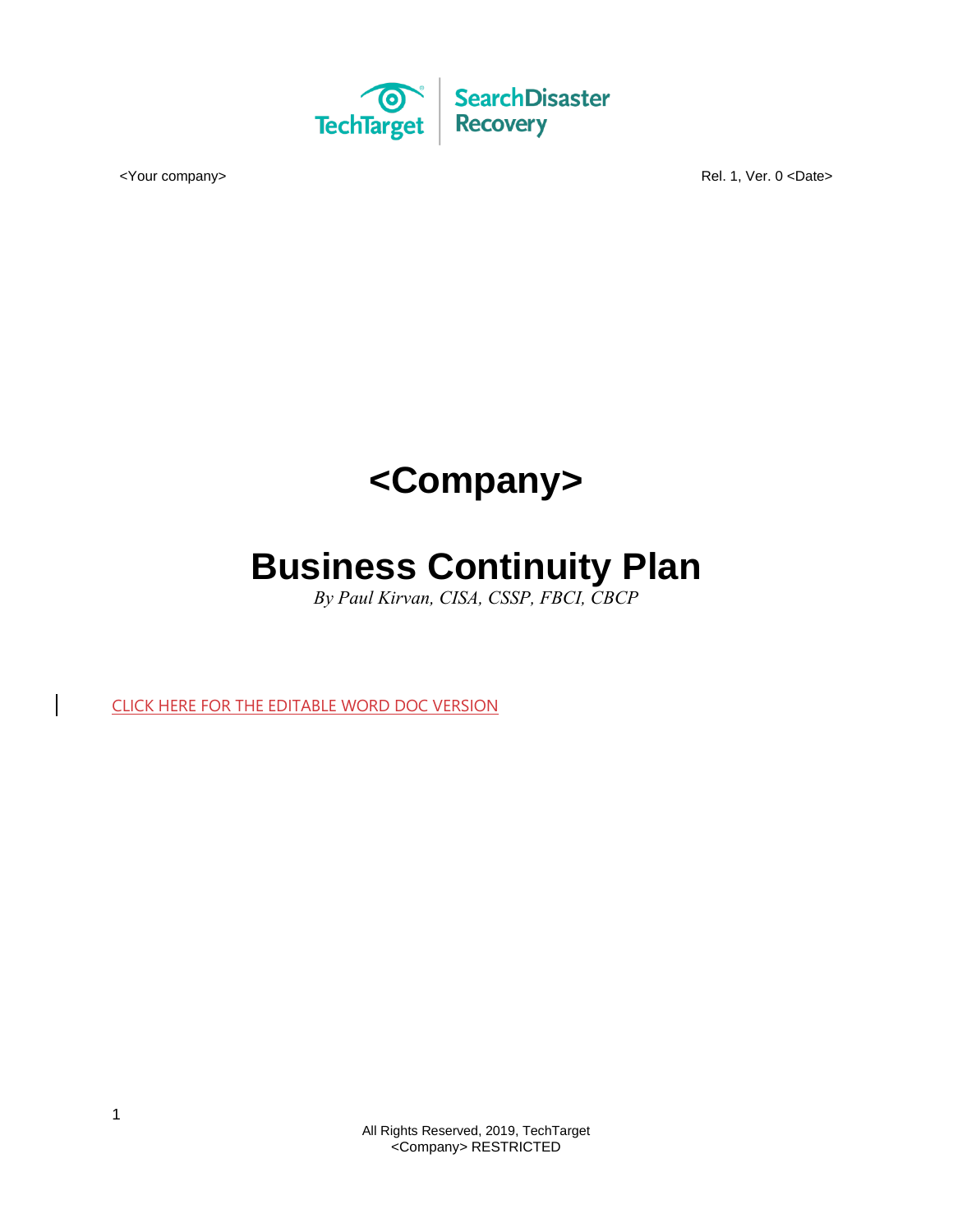

<Your company>
Rel. 1, Ver. 0 <Date>
Rel. 1, Ver. 0 <Date>
Rel. 1, Ver. 0 <Date>
Rel. 1, Ver. 0 <Date>
Rel. 1, Ver. 0 <Date>
Rel. 1, Ver. 0 <Date>
Rel. 1, Ver. 0 <Date>
Rel. 1, Ver. 0 <Date>
Rel. 1, Ver. 0 <Date>

# **Emergency notification contacts**

| Name | <b>Address</b> | Home | <b>Mobile phone</b> |
|------|----------------|------|---------------------|
|      |                |      |                     |
|      |                |      |                     |
|      |                |      |                     |
|      |                |      |                     |
|      |                |      |                     |
|      |                |      |                     |
|      |                |      |                     |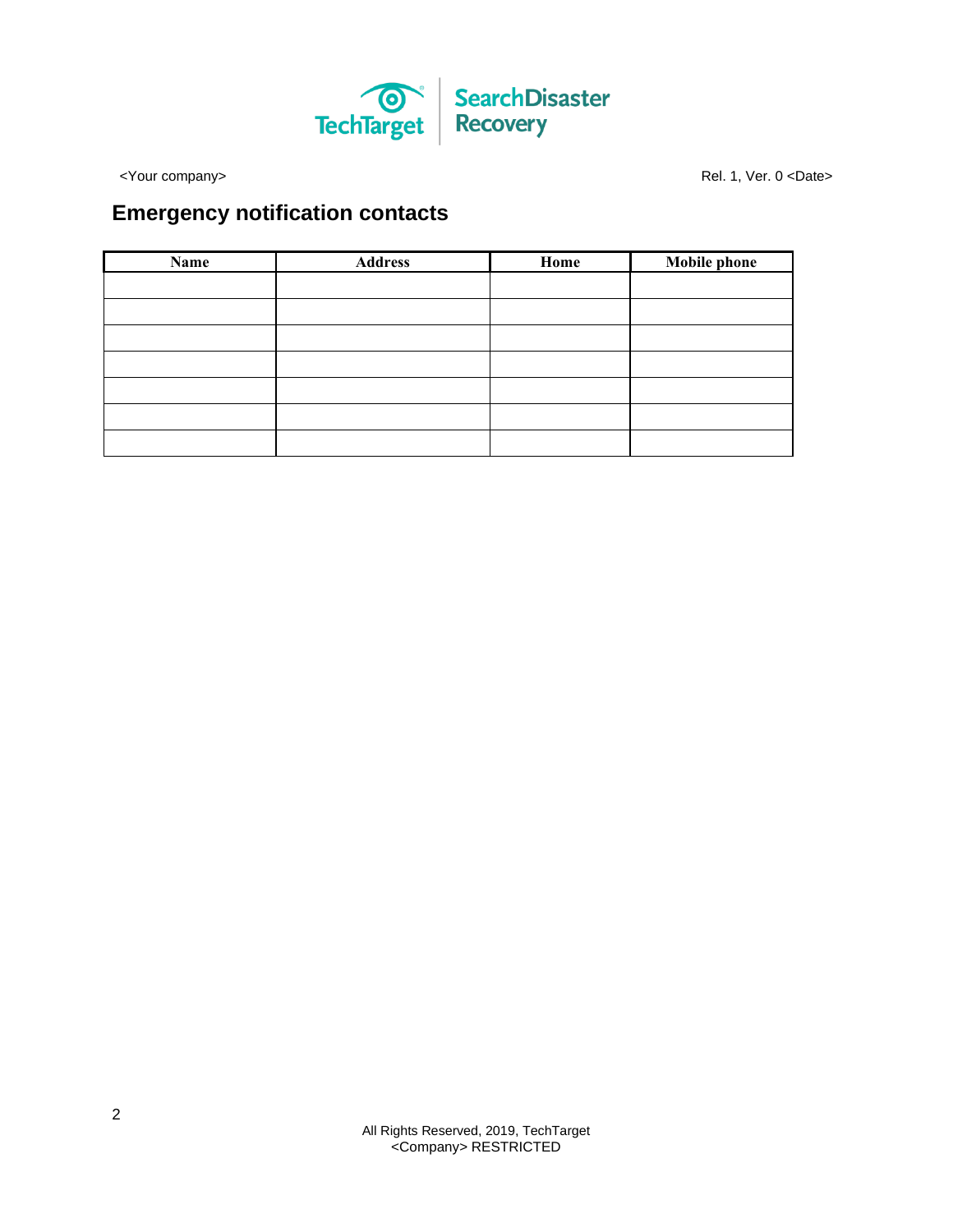

<Your company>
Rel. 1, Ver. 0 <Date>
Rel. 1, Ver. 0 <Date>
Rel. 1, Ver. 0 <Date>
Rel. 1, Ver. 0 <Date>
Rel. 1, Ver. 0 <Date>
Rel. 1, Ver. 0 <Date>
Rel. 1, Ver. 0 <Date>
Rel. 1, Ver. 0 <Date>
Rel. 1, Ver. 0 <Date>

# **Revisions control page**

| <b>Date</b> | <b>Summary of changes made</b> | <b>Changes made by (Name)</b> |
|-------------|--------------------------------|-------------------------------|
|             |                                |                               |
|             |                                |                               |
|             |                                |                               |
|             |                                |                               |
|             |                                |                               |
|             |                                |                               |
|             |                                |                               |
|             |                                |                               |
|             |                                |                               |
|             |                                |                               |
|             |                                |                               |
|             |                                |                               |
|             |                                |                               |
|             |                                |                               |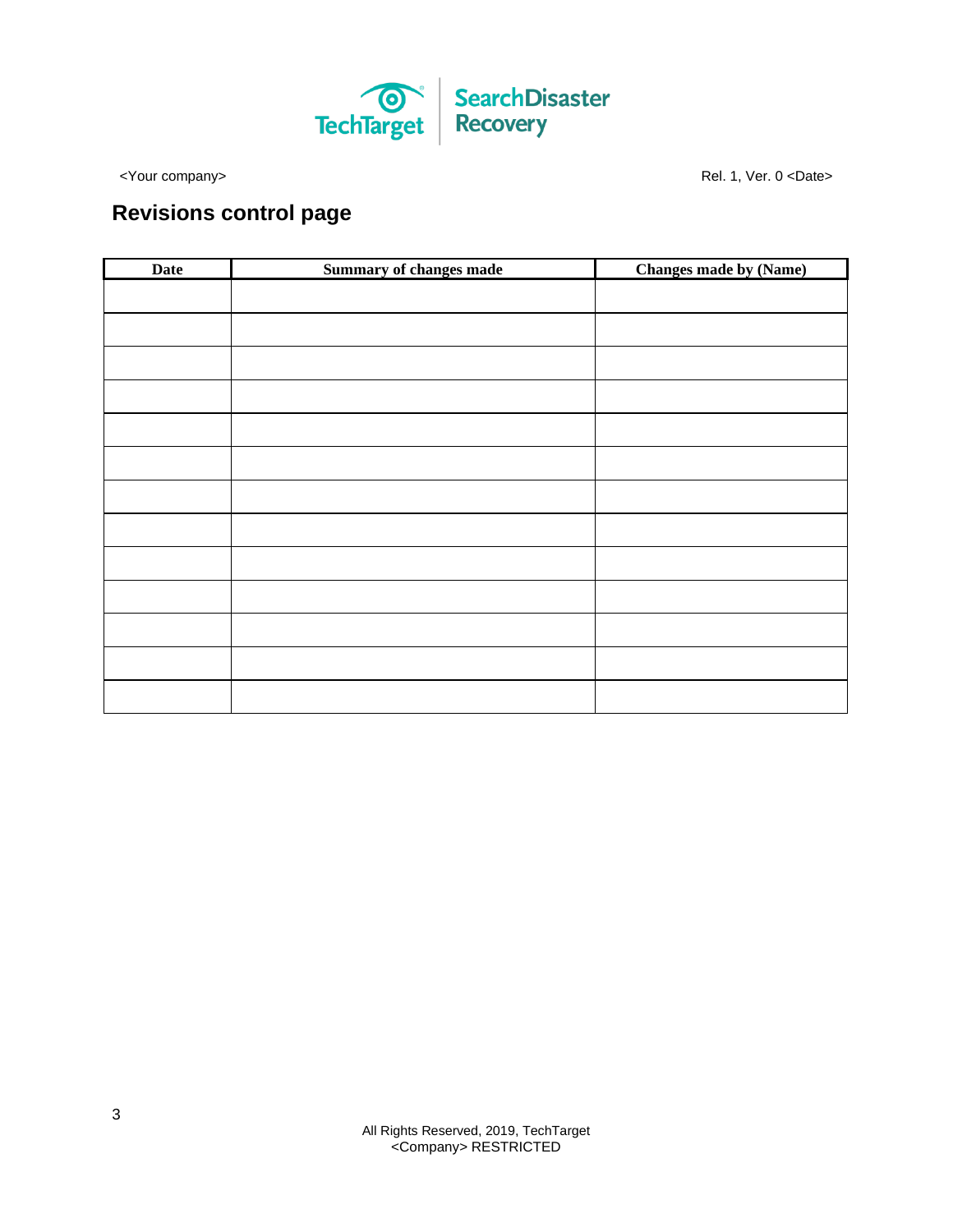

# **Purpose**

The purpose of this business continuity plan is to prepare <Company> in the event of extended service outages caused by factors beyond our control (e.g., natural disasters, man-made events), and to restore services to the widest extent possible in a minimum time frame. All <Company> sites are expected to implement preventive measures whenever possible to minimize operational disruptions and to recover as rapidly as possible when an incident occurs.

The plan identifies vulnerabilities and recommends necessary measures to prevent extended voice communications service outages. It is a plan that encompasses all <Company> system sites and operations facilities.

# *Scope*

The scope of this plan is limited to <describe>. This is a business continuity plan, not a daily problem resolution procedures document.

# *Plan objectives*

- Serves as a guide for the <Company> recovery teams.
- References and points to the location of critical data.
- Provides procedures and resources needed to assist in recovery.
- Identifies vendors and customers that must be notified in the event of a disaster.
- Assists in avoiding confusion experienced during a crisis by documenting, testing and reviewing recovery procedures.
- Identifies alternate sources for supplies, resources and locations.
- Documents storage, safeguarding and retrieval procedures for vital records.

# *Assumptions*

- Key people (team leaders or alternates) will be available following a disaster.
- A national disaster such as nuclear war is beyond the scope of this plan.
- This document and all vital records are stored in a secure off-site location and not only survive the disaster but are accessible immediately following the disaster.
- Each support organization will have its own plan consisting of unique recovery procedures, critical resource information and procedures.

# *Disaster definition*

Any loss of utility service (power, water), connectivity (system sites), or catastrophic event (weather, natural disaster, vandalism) that causes an interruption in the service provided by <Company> operations. The plan identifies vulnerabilities and recommends measures to prevent extended service outages.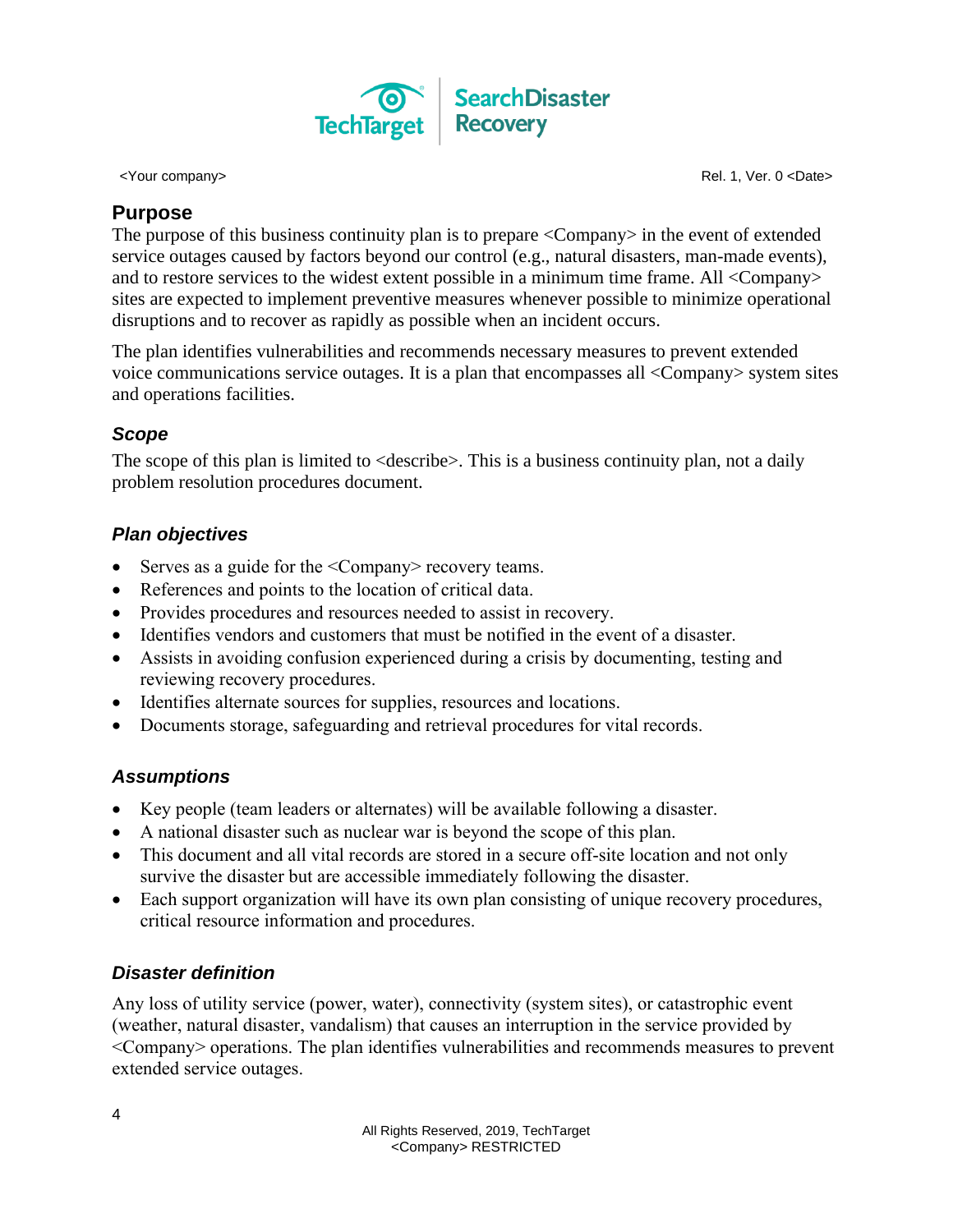

*Recovery teams*

<Your company> Rel. 1, Ver. 0 <Date>

- Emergency management team (EMT)
- Disaster recovery team (DRT)
- IT technical services (IT)

See Appendix A for details on the roles and responsibilities of each team.

#### *Team member responsibilities*

- Each team member will designate an alternate
- All of the members should keep an updated calling list of their work team members' work, home, and cell phone numbers both at home and at work.
- All team members should keep this plan for reference at home in case the disaster happens after normal work hours. All team members should familiarize themselves with the contents of this plan.

# *Instructions for using the business continuity plan*

#### **Invoking the plan**

This plan becomes effective when a disaster occurs. Normal problem management procedures will initiate the plan, and remain in effect until operations are resumed at the original location or a replacement location and control is returned to the appropriate functional management.

#### **Disaster declaration**

The senior management team, with input from the EMT, DRT and IT, is responsible for declaring a disaster and activating the various recovery teams as outlined in this plan.

In a major disaster situation affecting multiple business units, the decision to declare a disaster will be determined by <Company> senior management. The EMT and DRT will respond based on the directives specified by senior management.

# **Notification**

Regardless of the disaster circumstances, or the identity of the person(s) first made aware of the disaster, the EMT and DRT must be activated immediately in the following cases:

- Two or more systems and/or sites are down concurrently for three or more hours
- Five or more systems and/or sites are down concurrently for three or more hours
- 5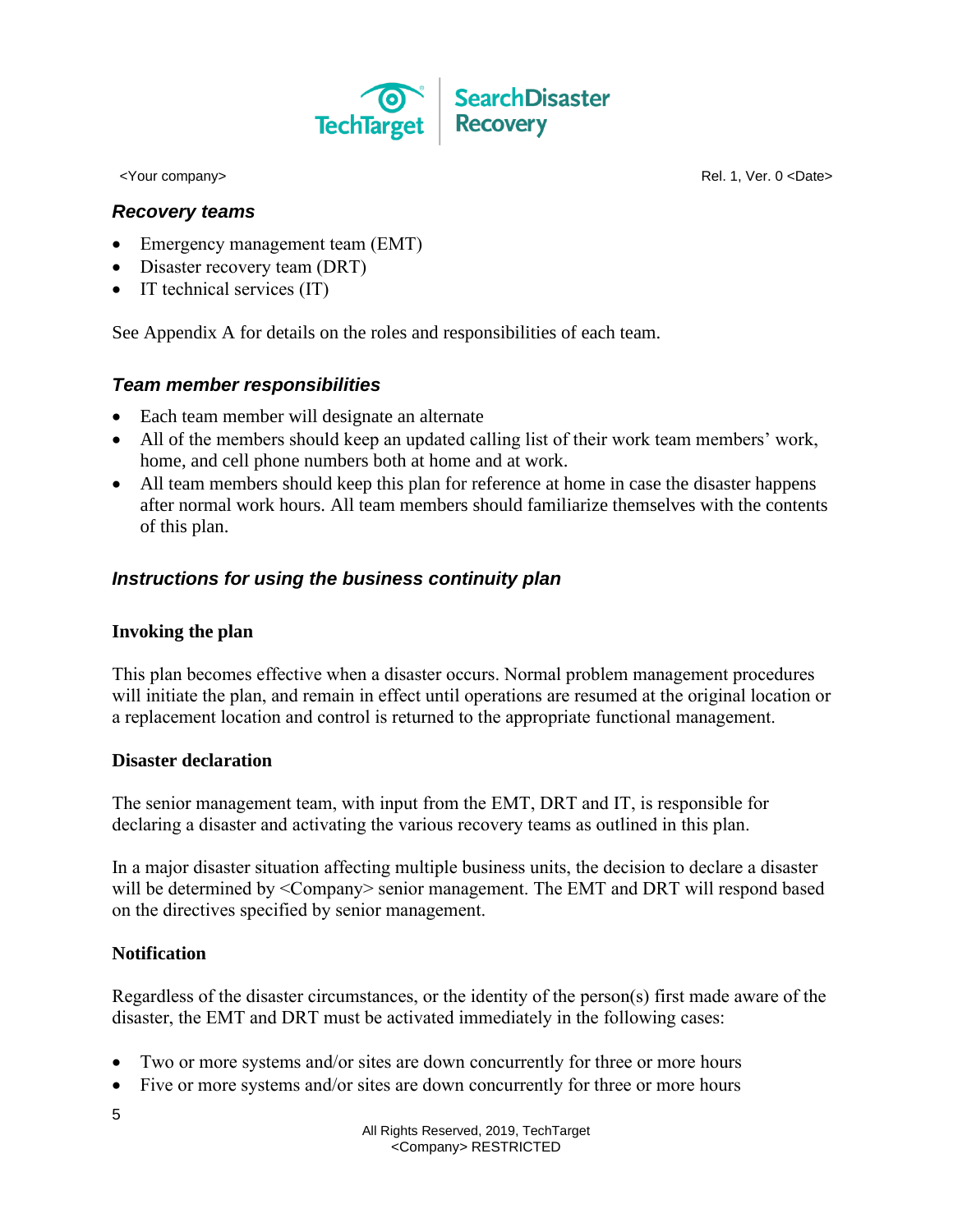

• Any problem at any system or network facility that would cause either of the above conditions to be present or there is certain indication that either of the conditions are about to occur

# **External communications**

Corporate public relations personnel are designated as the principal contacts with the media (radio, television, and print), regulatory agency, government agencies, and other external organizations following a formal disaster declaration.

#### **Emergency management standards**

#### **Data backup policy**

Full and incremental backups preserve corporate information assets and should be performed on a regular basis for audit logs and files that are irreplaceable, have a high replacement cost, or are considered critical. Backup media should be stored in a secure, geographically separate location from the original and isolated from environmental hazards.

Department-specific data and document retention policies specify what records must be retained and for how long. All organizations are accountable for carrying out the provisions of the instruction for records in their organization.

IT follows these standards for its data backup and archiving:

#### **Tape retention policy**

Backup media is stored at locations that are secure, isolated from environmental hazards, and geographically separate from the location housing the system.

#### **Billing tapes**

- Tapes greater than three years old are destroyed every six months.
- Tapes less than three years old must be stored locally off-site.
- The system supervisor is responsible for the transition cycle of tapes.

#### **System image tapes**

- A copy of the most current image files must be made at least once per week.
- This backup must be stored offsite.
- The system supervisor is responsible for this activity.

#### **Off-site storage procedures**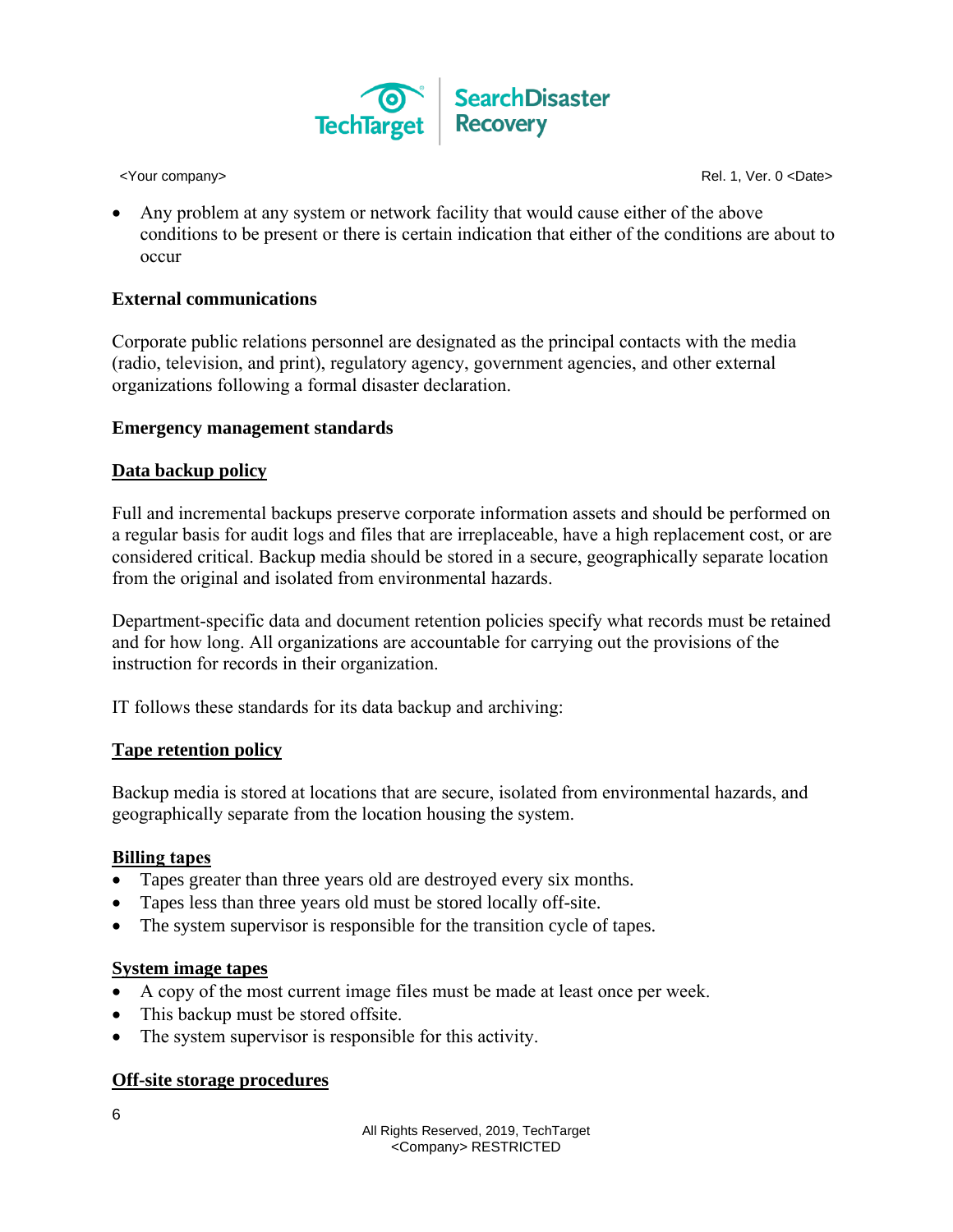

- Tapes and disks, and other suitable media are stored in environmentally secure facilities.
- Tape or disk rotation occurs on a regular schedule coordinated with the storage vendor.
- Access to backup databases and other data is tested annually.

# **Emergency management procedures**

The following procedures are to be followed by system operations personnel and other designated <Company> personnel in the event of an emergency. Where uncertainty exists, the more reactive action should be followed to provide maximum protection and personnel safety.

*Note:* Anyone not recognized by the IT staff as normally having business in the area must be challenged by the staff who should then notify security personnel.

These procedures are furnished to <Company> management personnel to take home for reference. Several pages have been included to supply emergency contacts.

In the event of any situation where access to a building housing a system is denied, personnel should report to alternate locations. Primary and secondary locations are listed below.

| <b>Alternate locations</b> | <i>Workplace: <name></name></i>                                                                                                                        |  |  |
|----------------------------|--------------------------------------------------------------------------------------------------------------------------------------------------------|--|--|
|                            | Attempt to contact your immediate supervisor or management<br>$\bullet$<br>via telephone. Home and cell phone numbers are included in<br>this document |  |  |
|                            | <i>Workplace: <name></name></i>                                                                                                                        |  |  |

• Attempt to contact your immediate supervisor or management via telephone. Home and cell phone numbers are included in this document

# *Workplace:<Name>*

• Attempt to contact your immediate supervisor or management via telephone. Home and cell phone numbers are included in this document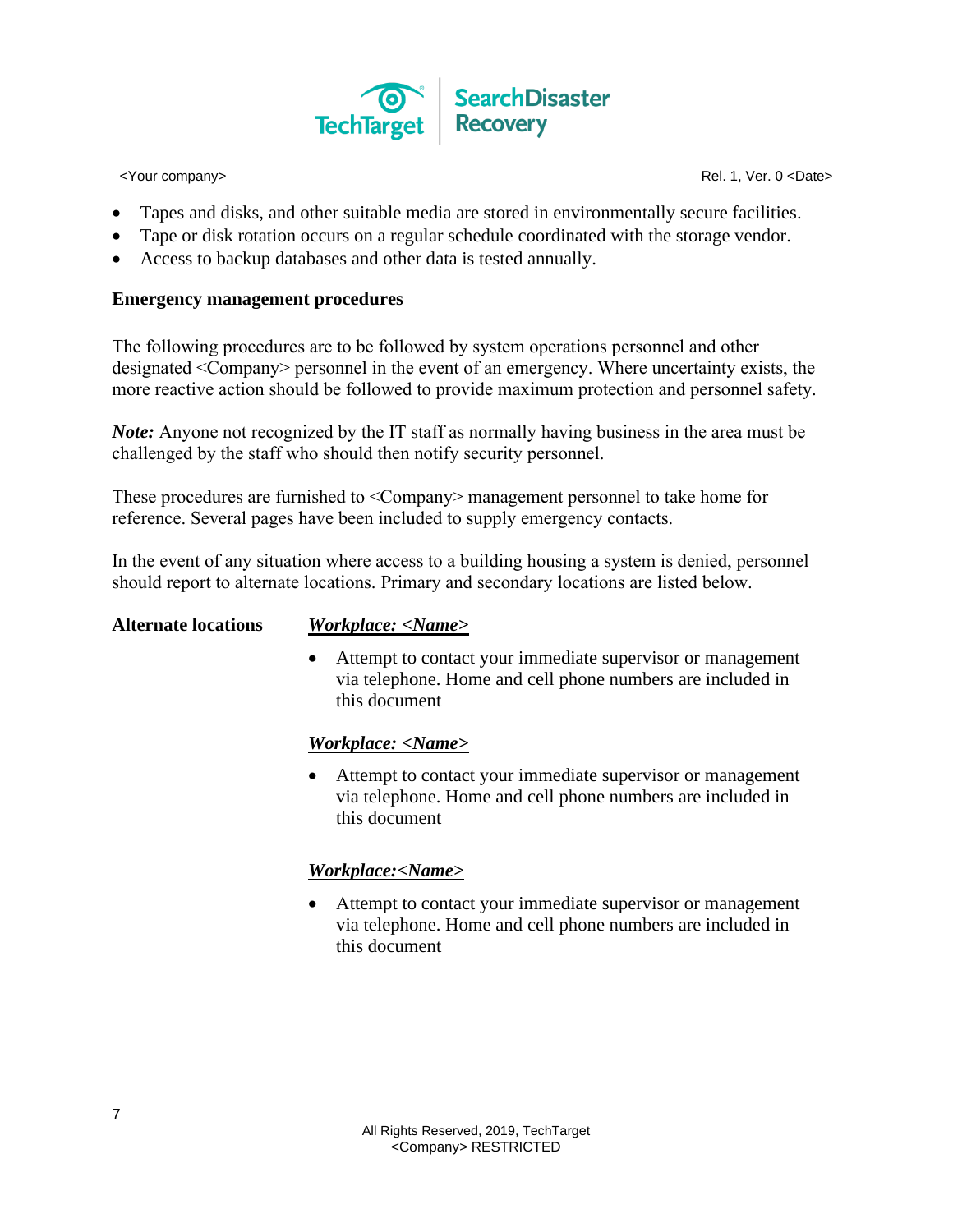

<Your company>
Rel. 1, Ver. 0 <Date>
Rel. 1, Ver. 0 <Date>
Rel. 1, Ver. 0 <Date>
Rel. 1, Ver. 0 <Date>
Rel. 1, Ver. 0 <Date>
Rel. 1, Ver. 0 <Date>
Rel. 1, Ver. 0 <Date>
Rel. 1, Ver. 0 <Date>
Rel. 1, Ver. 0 <Date>

#### **In the event of a natural disaster**

In the event of a major catastrophe affecting <Company> facility, immediately notify the **<Name or title of person>.**

| Procedure | <b>STEP</b>    | <b>ACTION</b>                                                                                                                                                                                                                                                                                                                                                                                                                                                                                                                                                                                                                                                                                                                             |
|-----------|----------------|-------------------------------------------------------------------------------------------------------------------------------------------------------------------------------------------------------------------------------------------------------------------------------------------------------------------------------------------------------------------------------------------------------------------------------------------------------------------------------------------------------------------------------------------------------------------------------------------------------------------------------------------------------------------------------------------------------------------------------------------|
|           | $\mathbf{1}$   | Notify EMT and DRT of pending event, if time permits.                                                                                                                                                                                                                                                                                                                                                                                                                                                                                                                                                                                                                                                                                     |
|           | $\overline{2}$ | If the impending natural disaster can be tracked, begin<br>preparation of site within 48 hours as follows:<br>Deploy portable generators with fuel within 100 miles.<br>Deploy support personnel, tower crews, and engineering<br>$\bullet$<br>within 100 miles.<br>Deploy tractor trailers with replacement work space,<br>$\bullet$<br>antennas, power, computers and phones.<br>Facilities department on standby for replacement<br>$\bullet$<br>shelters<br>Basic necessities are acquired by support personnel<br>$\bullet$<br>when deployed:<br>Cash for one week<br>Food and water for one week<br>$\bullet$<br>Gasoline and other fuels<br>Supplies, including chainsaws, batteries, rope,<br>flashlights, medical supplies, etc. |
|           | $\overline{3}$ | 24 hours prior to event:<br>Create an image of the system and files<br>٠<br>Back up critical system elements<br>$\bullet$<br>Verify backup generator fuel status and operation<br>$\bullet$<br>Create backups of e-mail, file servers, etc.<br>$\bullet$<br>Fuel vehicles and emergency trailers<br>$\bullet$<br>Notify senior management                                                                                                                                                                                                                                                                                                                                                                                                 |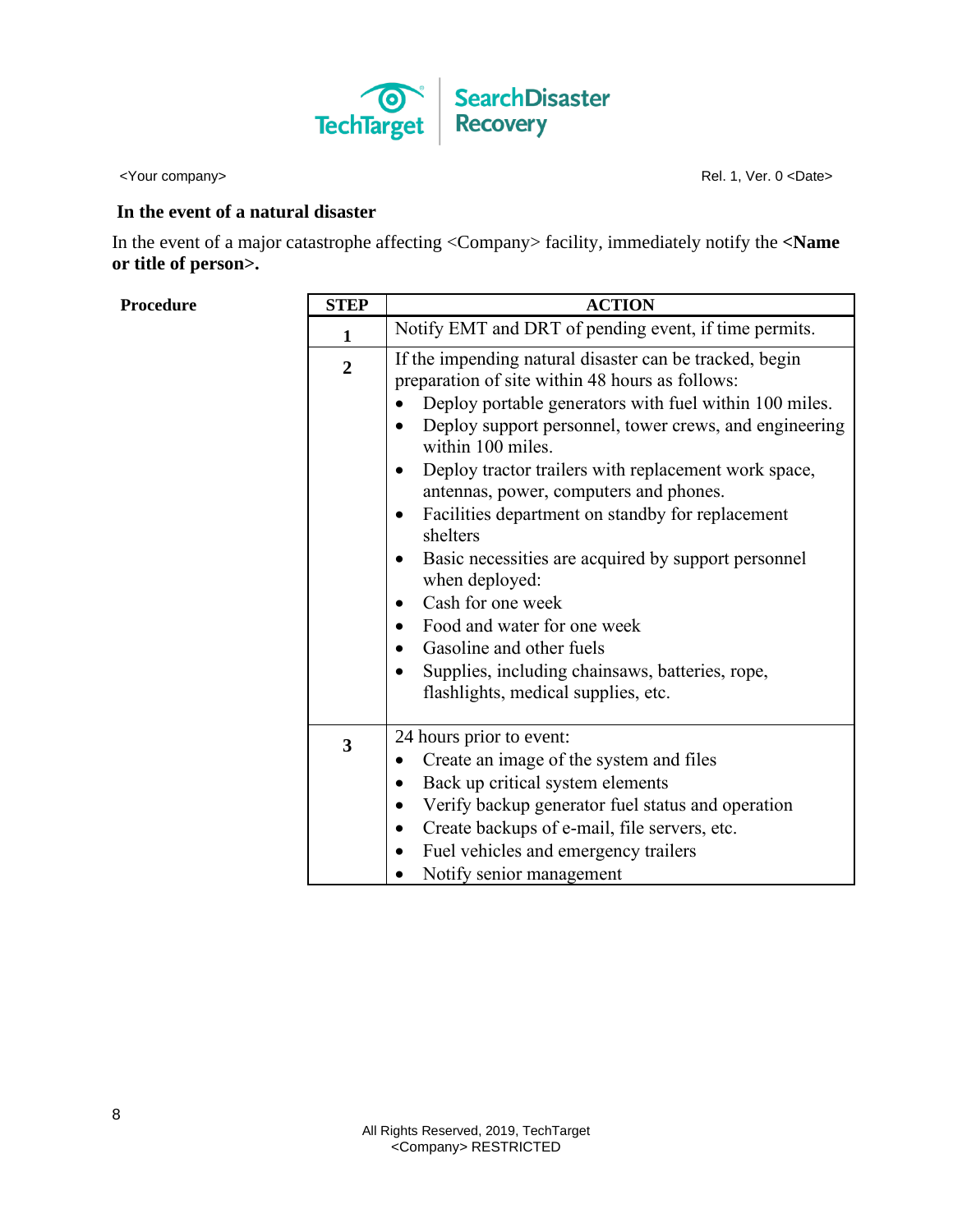

 $$ 

<Your company> Rel. 1, Ver. 0 <Date>

#### **In the event of a fire**

If fire or smoke is present in the facility, evaluate the situation, determine the severity, categorize the fire as major or minor and take the appropriate action as defined in this section. Call 9-1-1 as soon as possible if the situation warrants it.

- Personnel are to attempt to extinguish minor fires (e.g., single hardware component or paper fires) using hand-held fire extinguishers located throughout the facility. Any other fire or smoke situation will be handled by qualified building personnel until the local fire department arrives.
- In the event of a major fire, call 9-1-1 and immediately evacuate the area.
- In the event of any emergency situation, system security, site security and personal safety are the major concerns. If possible, the operations supervisor should remain present at the facility until the fire department has arrived.
- In the event of a major catastrophe affecting the facility, immediately notify senior management.

| <b>STEP</b>           | <b>ACTION</b>                                                                                                                                                                                                      |  |  |
|-----------------------|--------------------------------------------------------------------------------------------------------------------------------------------------------------------------------------------------------------------|--|--|
| 1                     | Dial 9-1-1 to contact the fire department.                                                                                                                                                                         |  |  |
| $\overline{2}$        | Immediately notify all other personnel in the facility of the<br>situation and evacuate the area.                                                                                                                  |  |  |
| 3                     | Alert emergency personnel on:<br><phone numbers=""></phone>                                                                                                                                                        |  |  |
|                       | Provide them with your name, extension where you can be<br>reached, building and room number, and the nature of the<br>emergency. Follow all instructions given.                                                   |  |  |
| $\boldsymbol{\Delta}$ | Alert the EMT and DRT.<br><i>Note:</i> During non-staffed hours, security personnel will<br>notify the Senior Executive responsible for the location<br>directly.                                                  |  |  |
| 5                     | Notify Building Security.<br>Local security personnel will establish security at the<br>location and not allow access to the site unless notified by<br>the Senior Executive or his/her designated representative. |  |  |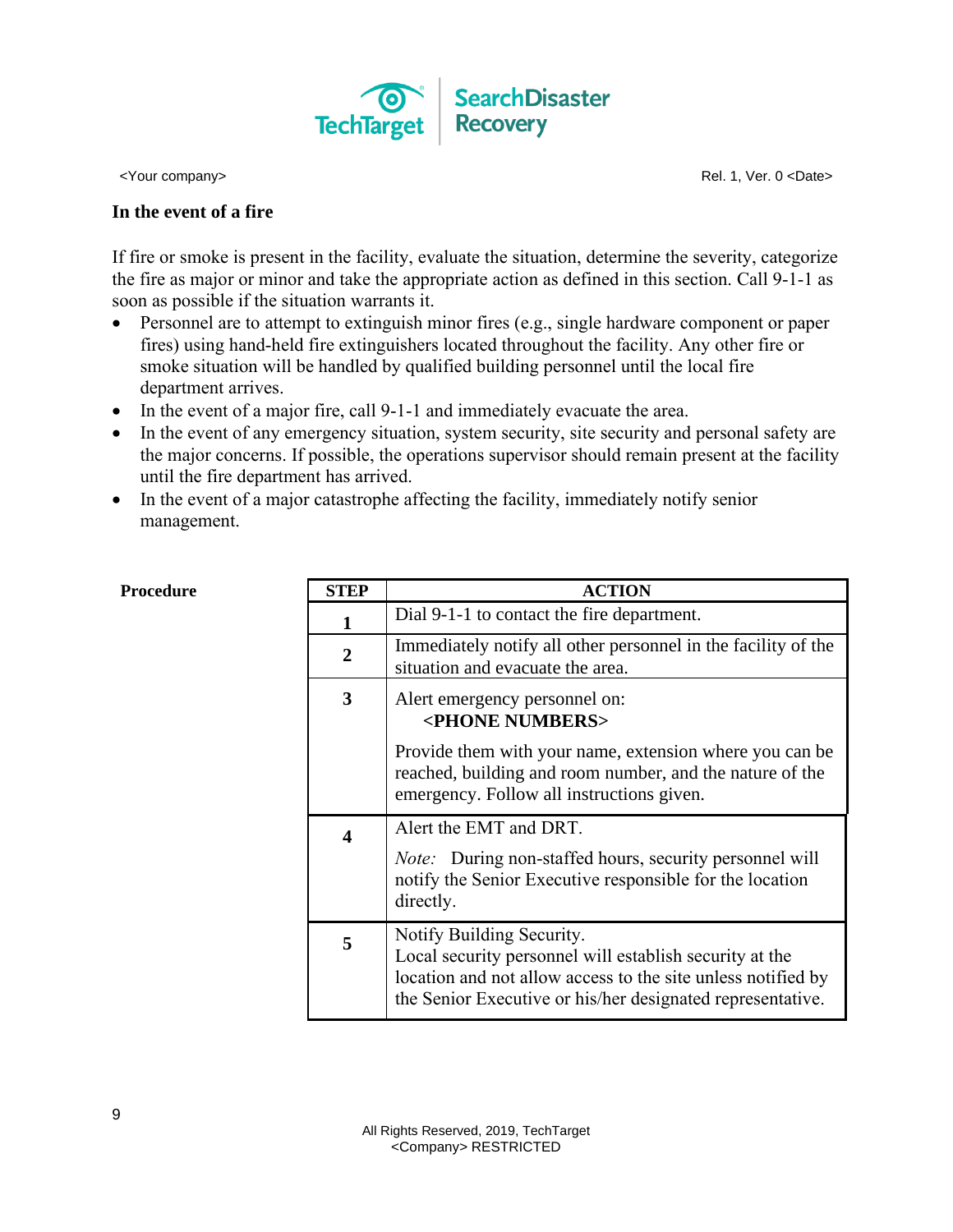

| 6 | Contact appropriate vendor personnel to aid in the decision<br>regarding the protection of equipment if time and<br>circumstance permit.                                                                                                                      |
|---|---------------------------------------------------------------------------------------------------------------------------------------------------------------------------------------------------------------------------------------------------------------|
|   | All personnel evacuating the facilities will meet at their<br>assigned outside location (assembly point) and follow<br>instructions given by the designed authority. Under no<br>circumstances may any personnel leave without the<br>consent of supervision. |

# **In the event of a network services provider outage**

In the event of a network service provider outage to any location, the guidelines and procedures in this section are to be followed.

| Procedure | <b>STEP</b>    | <b>ACTION</b>                                                                                                                              |  |  |
|-----------|----------------|--------------------------------------------------------------------------------------------------------------------------------------------|--|--|
|           | 1              | Notify senior management of outage.                                                                                                        |  |  |
|           |                | Determine cause of outage and timeframe for its recovery.                                                                                  |  |  |
|           | $\overline{2}$ | If outage will be greater than one hour, route all calls via<br>alternate services.                                                        |  |  |
|           |                | If it is a major outage and all carriers are down and<br>downtime will be greater than 12 hours, deploy satellite<br>phones, if available. |  |  |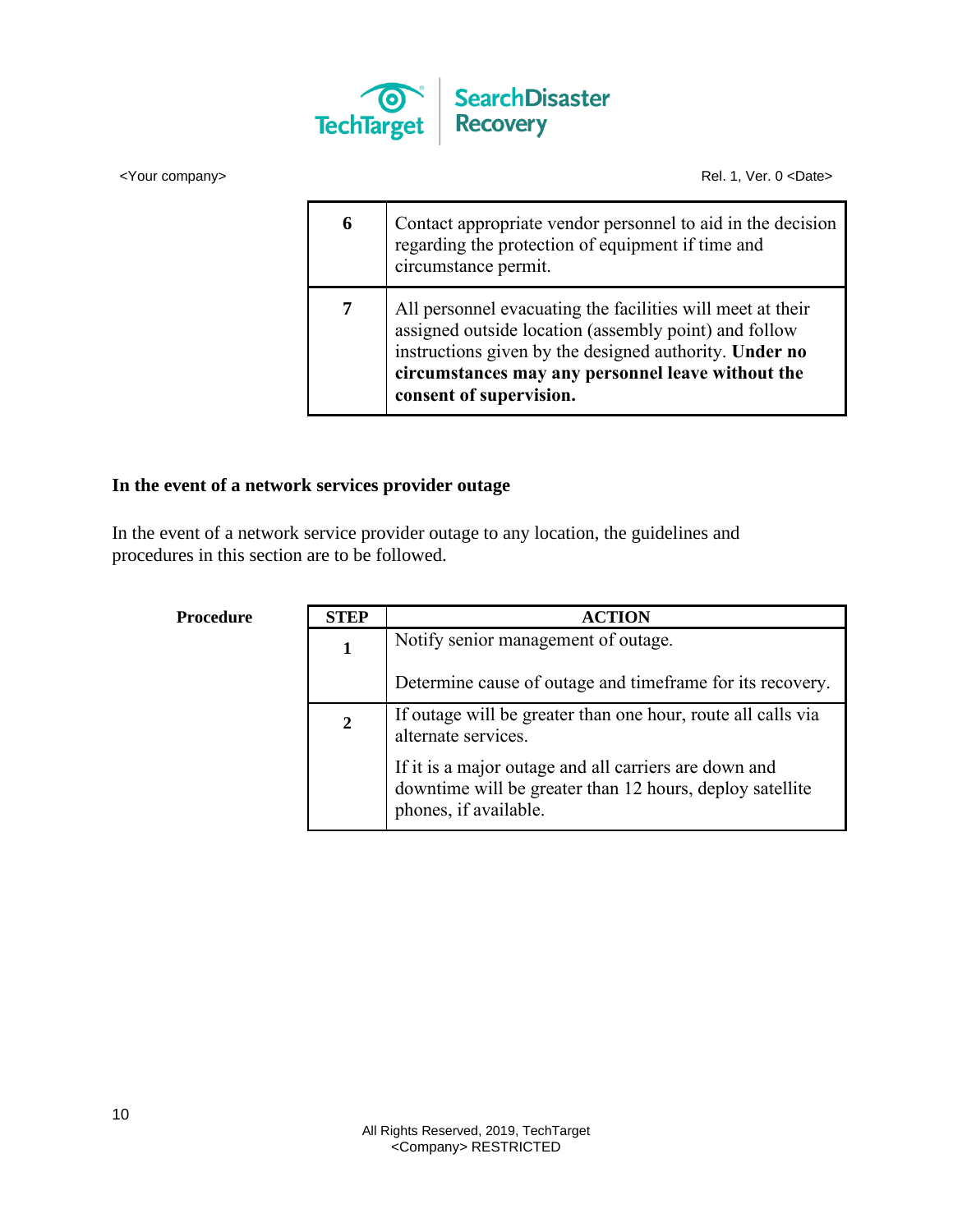

#### **In the event of a flood or water damage**

In the event of a flood or broken water pipe within any computing facilities, the guidelines and procedures in this section are to be followed.

|                  | STEP                    | <b>ACTION</b>                                                                                                                                                                                                                                    |  |
|------------------|-------------------------|--------------------------------------------------------------------------------------------------------------------------------------------------------------------------------------------------------------------------------------------------|--|
| <b>Procedure</b> |                         |                                                                                                                                                                                                                                                  |  |
|                  | 1                       | Assess the situation and determine if outside assistance is<br>needed; if this is the case, dial 9-1-1 immediately.                                                                                                                              |  |
|                  | $\overline{2}$          | Immediately notify all other personnel in the facility of the<br>situation and be prepared to cease voice operations<br>accordingly.                                                                                                             |  |
|                  | 3                       | Immediately notify all other personnel in the facility of the<br>situation and be prepared to cease operations accordingly.                                                                                                                      |  |
|                  | $\overline{\mathbf{4}}$ | Water detected below the raised floor may have different<br>causes:<br>If water is slowly dripping from an air conditioning<br>unit and not endangering equipment, contact repair<br>personnel immediately.                                      |  |
|                  |                         | If water is of a major quantity and flooding beneath the<br>floor (water main break), immediately implement<br>power-down procedures. While power-down<br>procedures are in progress, evacuate the area and<br>follow management's instructions. |  |

# *Plan review and maintenance*

This plan must be reviewed semiannually and exercised on an annual basis. The test may be in the form of a walk-through, mock disaster, or component testing. Additionally, with the dynamic environment present within <Company>, it is important to review the listing of personnel and phone numbers contained within the plan regularly.

The hard-copy version of the plan will be stored in a common location where it can be viewed by site personnel and the EMT and DRT. Electronic versions will be available via <Company> network resources as provided by IT. Each recovery team will have its own directory with change management limited to the recovery plan coordinator.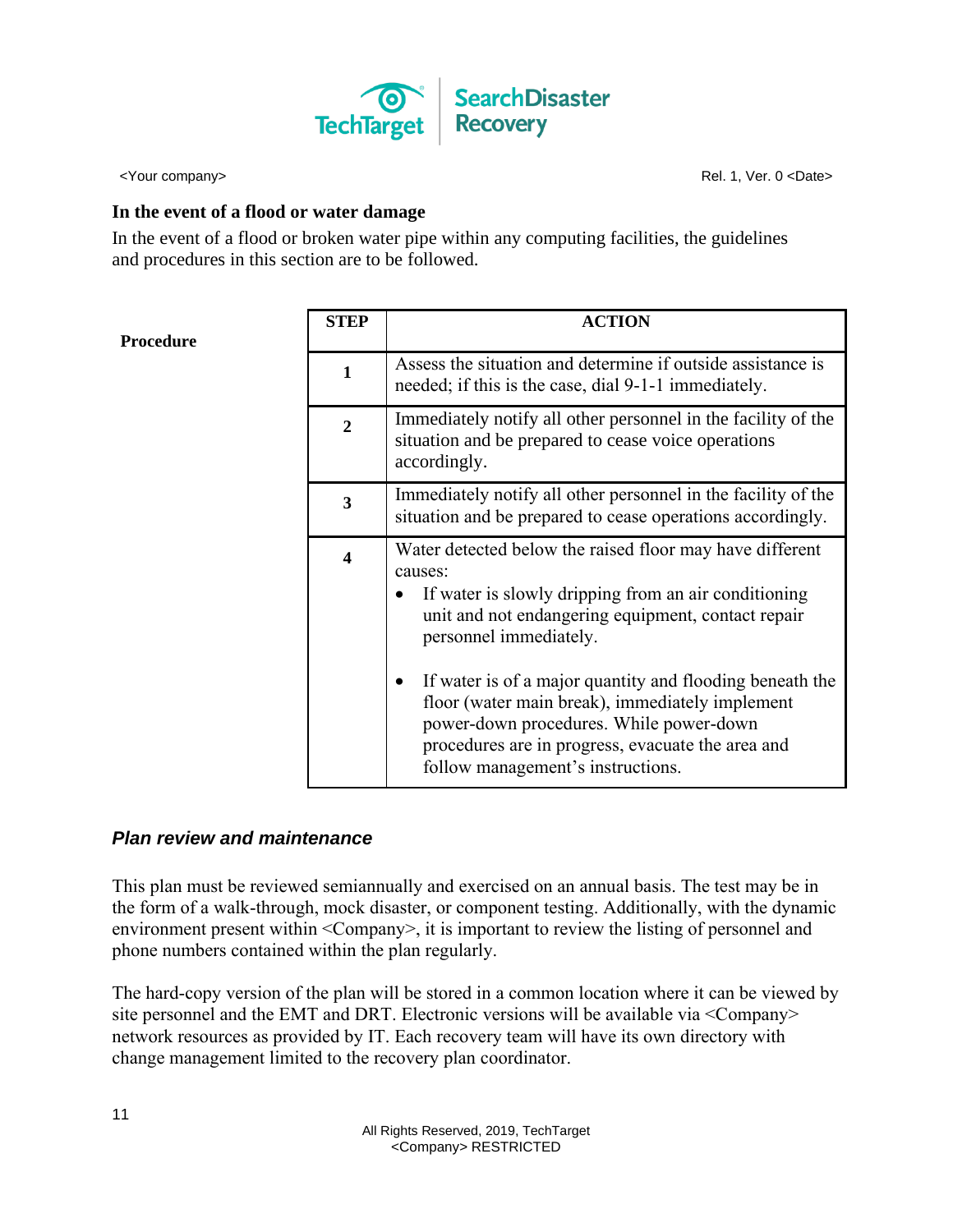

# *Alert/Verification/Declaration phase (x-x hours)*

# *Plan checklists*

Response and recovery checklists and plan flow diagrams are presented in the following two sections. The checklists and flow diagrams may be used by IT members as "quick references" when implementing the plan or for training purposes.

> Insert checklists and other relevant procedure documents here.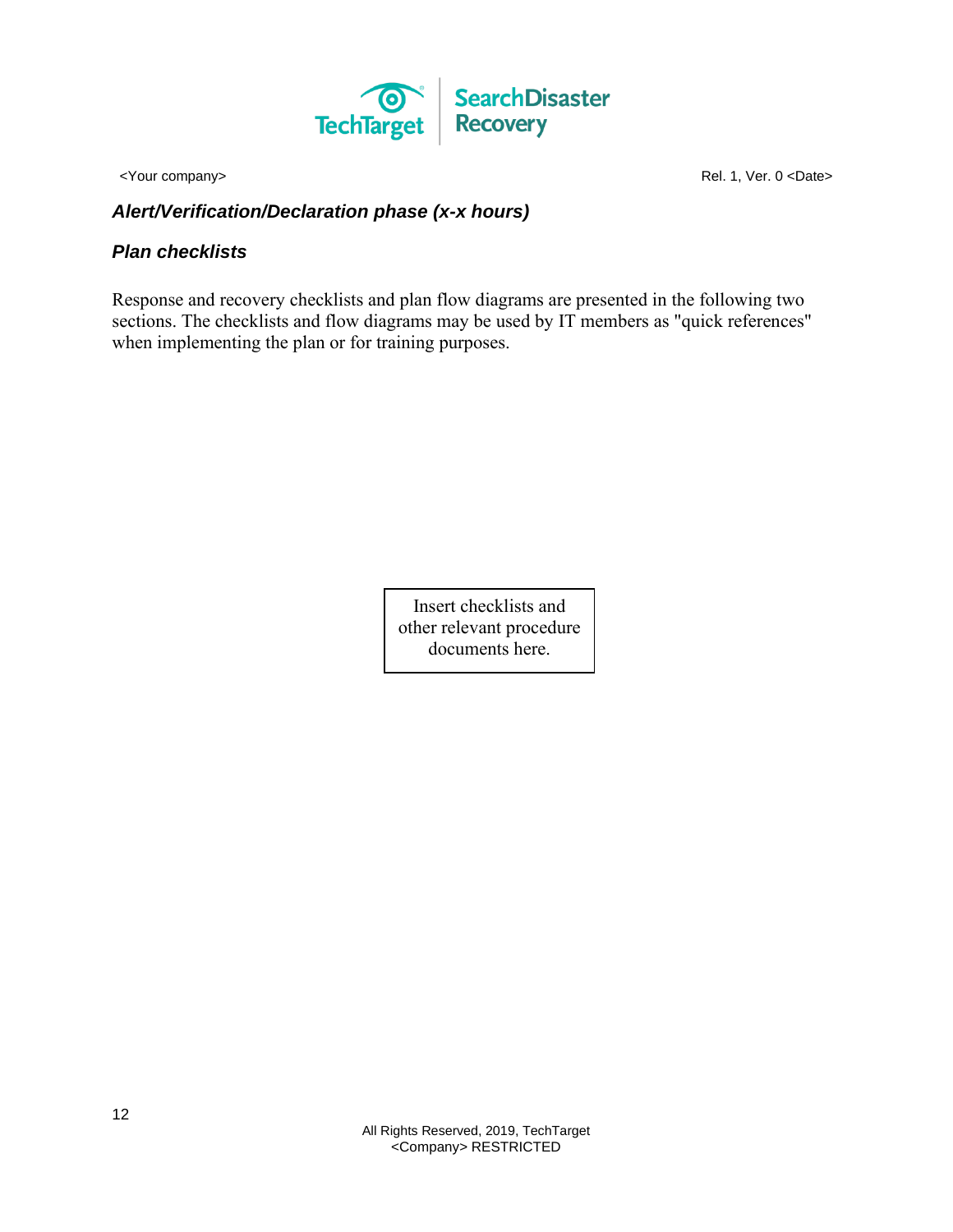

<Your company>
Rel. 1, Ver. 0 <Date>
Rel. 1, Ver. 0 <Date>
Rel. 1, Ver. 0 <Date>
Rel. 1, Ver. 0 <Date>
Rel. 1, Ver. 0 <Date>
Rel. 1, Ver. 0 <Date>
Rel. 1, Ver. 0 <Date>
Rel. 1, Ver. 0 <Date>
Rel. 1, Ver. 0 <Date>

# *Plan checklists*

| Initials | Task to be completed |
|----------|----------------------|
|          |                      |
|          |                      |
|          |                      |
|          |                      |
|          |                      |
|          |                      |
|          |                      |
|          |                      |
|          |                      |
|          |                      |
|          |                      |
|          |                      |
|          |                      |
|          |                      |
|          |                      |
|          |                      |
|          |                      |
|          |                      |
|          |                      |
|          |                      |
|          |                      |
|          |                      |
|          |                      |
|          |                      |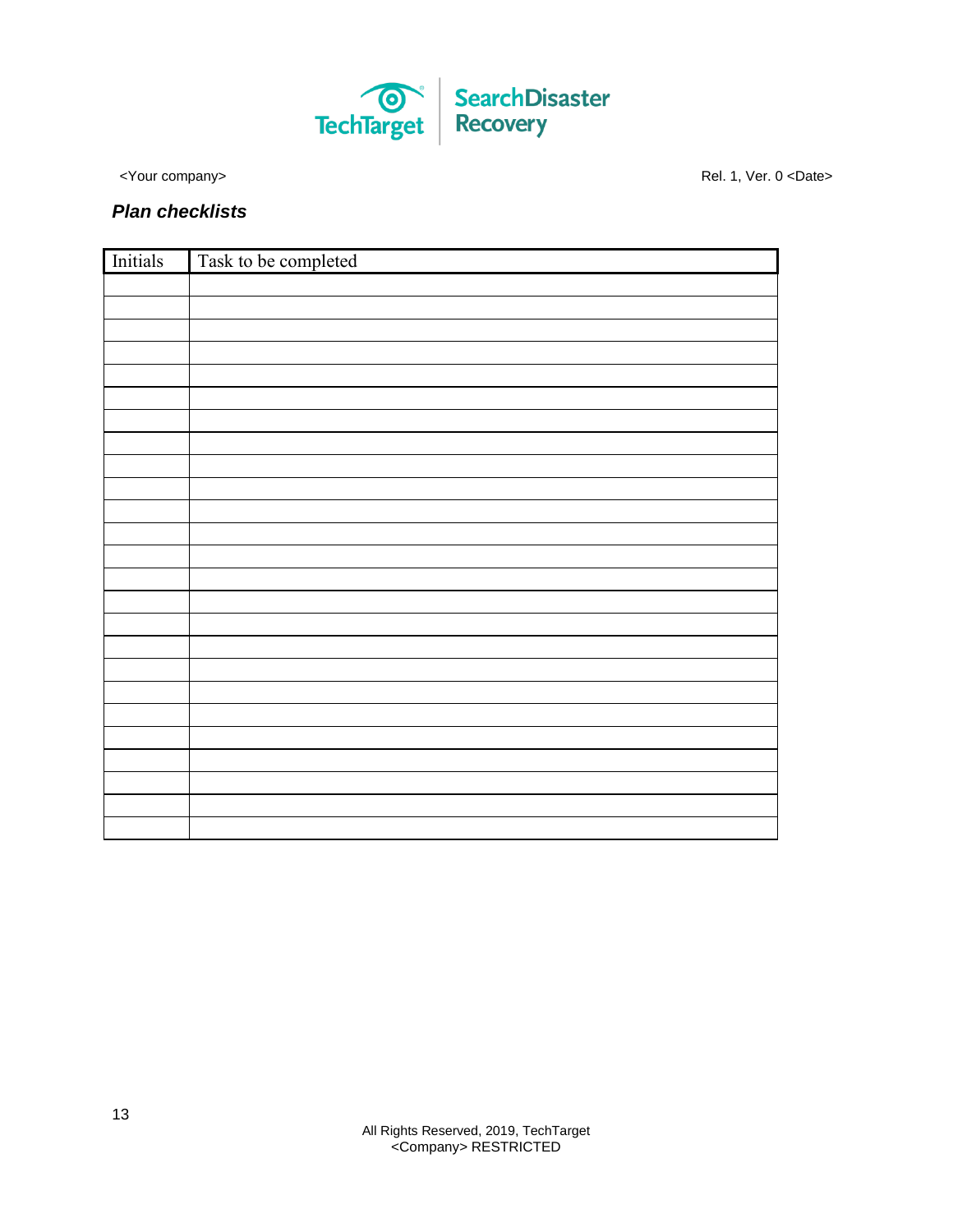

*Flow diagrams*

Provide the extent of the state of the state of the state of the state of the state of the state of the state of the state of the state of the state of the state of the state of the state of the state of the state of the s

Insert flow diagrams and other relevant procedure documents here.

# *Notification of incident affecting the site*

# **On-duty personnel responsibilities**

#### **If in-hours:**

Upon observation or notification of a potentially serious situation during working hours at a system/facility, ensure that personnel on site have enacted standard emergency and evacuation procedures if appropriate and notify the EMT and DRT.

#### **If outside hours:**

IT personnel should contact the EMT and DRT.

# *Provide status to EMT and DRT*

Contact EMT and/or DRT and provide the following information when any of the following conditions exist: (See Appendix B for contact list.)

- Two or more facilities are down concurrently for three or more hours.
- Any problem at any system or location that would cause the above condition to be present or there is certain indication that the above condition is about to occur.

The EMT will provide the following information:

- Location of disaster
- Type of disaster (e.g., fire, hurricane, flood)
- Summarize the damage (e.g., minimal, heavy, total destruction)
- Meeting location that is a safe distance from the disaster scene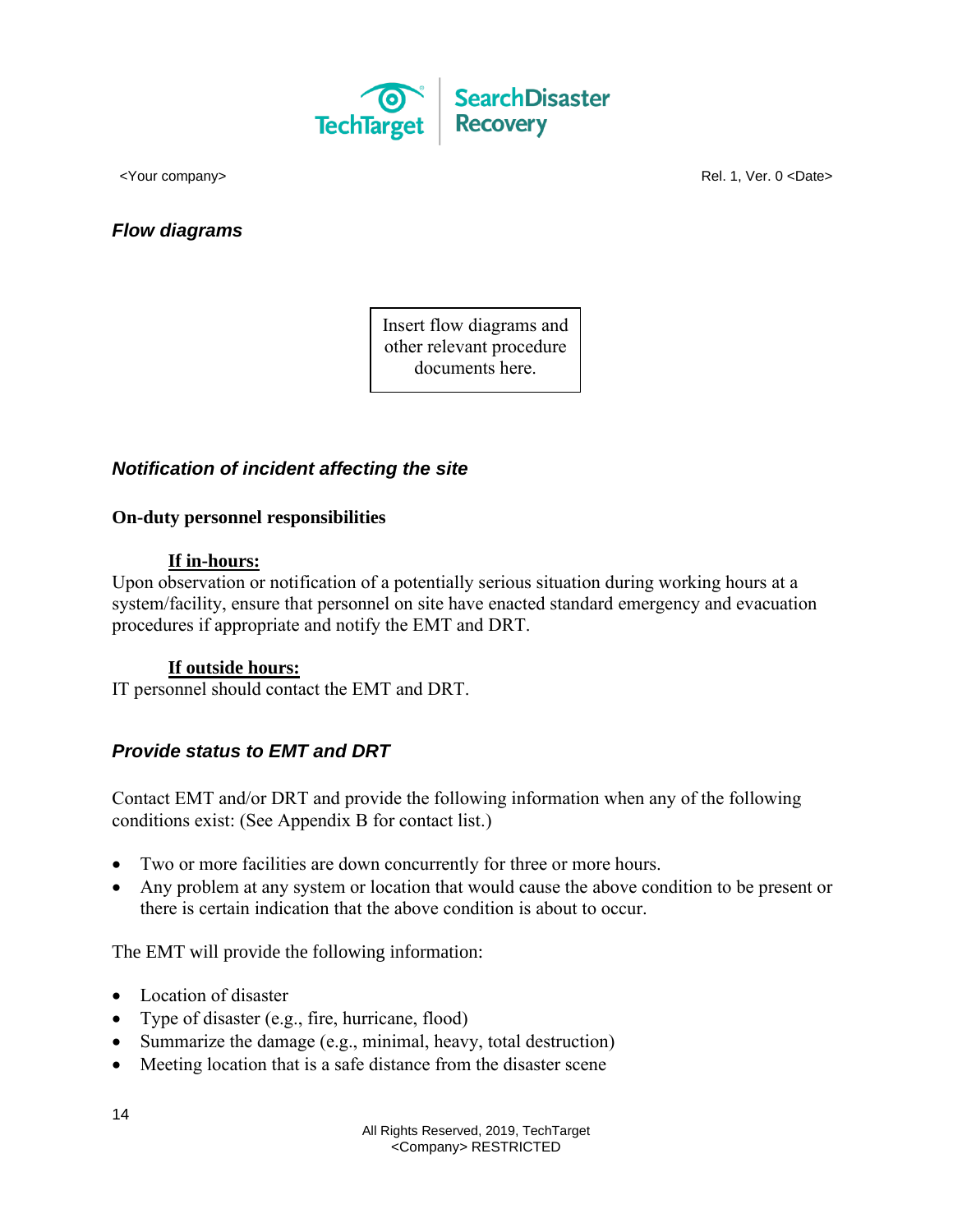

- An estimated timeframe of when a damage assessment group can enter the facility (if possible)
- The EMT will contact the respective market team leader and report that a disaster involving voice communications has taken place.

The EMT and/or DRT will contact the respective <Company> team leader and report that a disaster has taken place.

# *Decide course of action*

Based on the information obtained, the EMT and/or DRT need to decide how to respond to the event: mobilize IT, repair/rebuild existing site (s) with location staff, or relocate to a new facility.

# *Inform team members of decision*

**If a disaster is not declared**, the location response team will continue to address and manage the situation through its resolution and provide periodic status updates to the EMT/DRT.

**If a disaster is declared**, the EMT and/or DRT will notify IT Tech Services immediately for deployment.

**Declare a disaster** if the situation is not likely to be resolved within predefined time frames. The person who is authorized to declare a disaster must also have at least one backup person who is also authorized to declare a disaster in the event the primary person is unavailable.

# *Contact general vendors (see Appendix I)*

# *Disaster declared: Mobilize incident response/Technical services teams/Report to command center*

Once a disaster is declared, the DRT is mobilized. This team will initiate and coordinate the appropriate recovery actions. Members assemble at the designated location as quickly as possible. See Appendix E for emergency locations.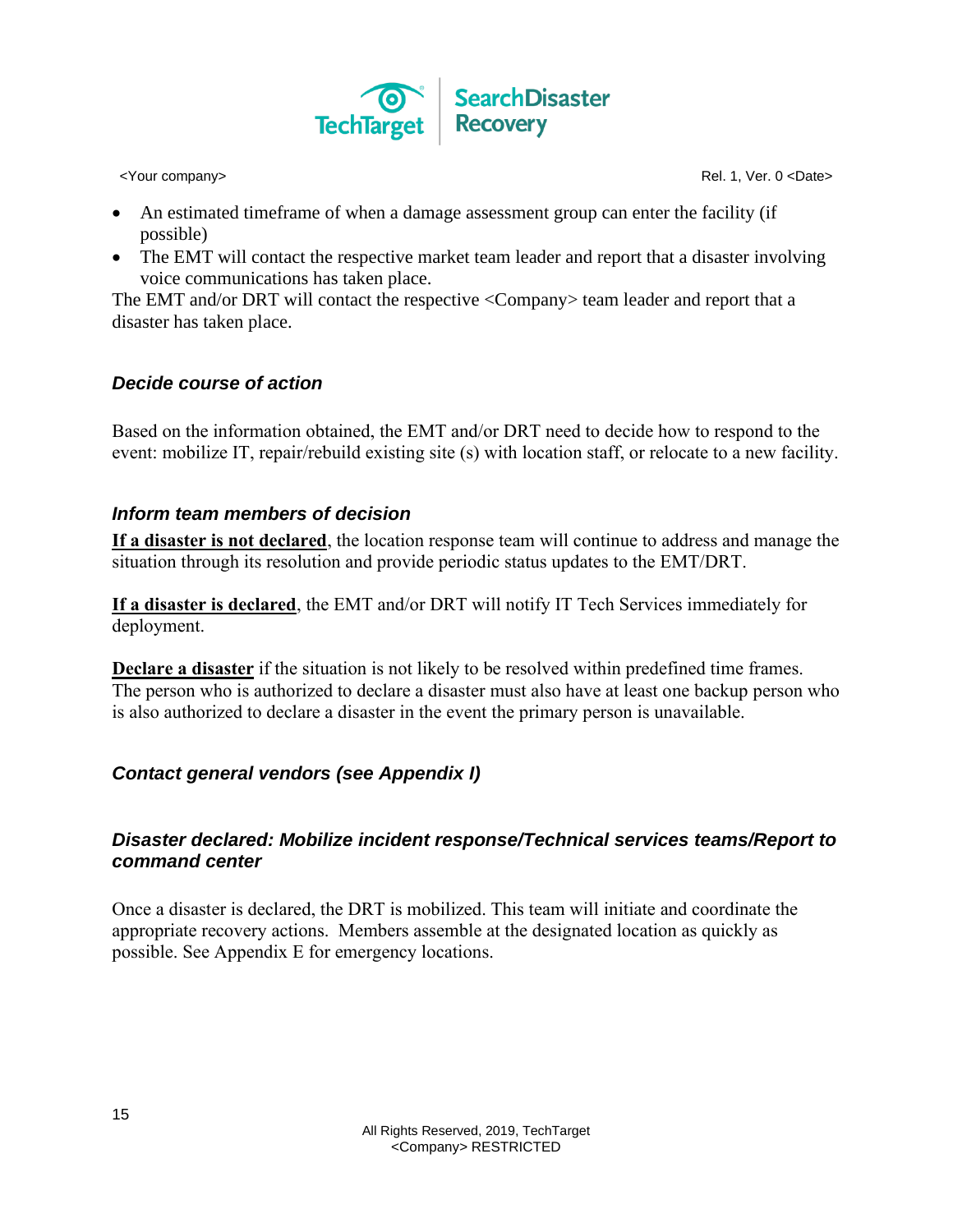

# *Conduct detailed damage assessment (This may also be performed prior to declaring a disaster.)*

- 1. Under the direction of local authorities and/or EMT/DRT, assess the damage to the affected location and/or assets. Include vendors/providers of installed equipment to ensure that their expert opinion regarding the condition of the equipment is determined ASAP.
	- A. Participate in a briefing on assessment requirements, reviewing:
		- (1) Assessment procedures
		- (2) Gather requirements
		- (3) Safety and security issues

# *NOTE: Access to the facility following a fire or potential chemical contamination will likely be denied for 24 hours or longer.*

B. Document assessment results using assessment and evaluation forms contained in Appendix G.

Building access permitting:

- Conduct an on-site inspection of affected areas to assess damage to essential hardcopy records (files, manuals, contracts, documentation, etc.) and electronic data.
- Obtain information regarding damage to the facility (s) (e.g., environmental conditions, physical structure integrity, furniture, and fixtures) from the DRT.
- 2. Develop a restoration priority list, identifying facilities, vital records and equipment needed for resumption activities that could be operationally restored and retrieved quickly.
- 3. Recommendations for required resources.

# *Contact DRT: Decide whether to continue to business recovery phase*

The EMT and DRT gather information regarding the event; contacts senior management and provides them with detailed information on status.

Based on the information obtained, senior management decides whether to continue to the business recovery phase of this plan. If the situation does not warrant this action, continue to address the situation at the affected site(s).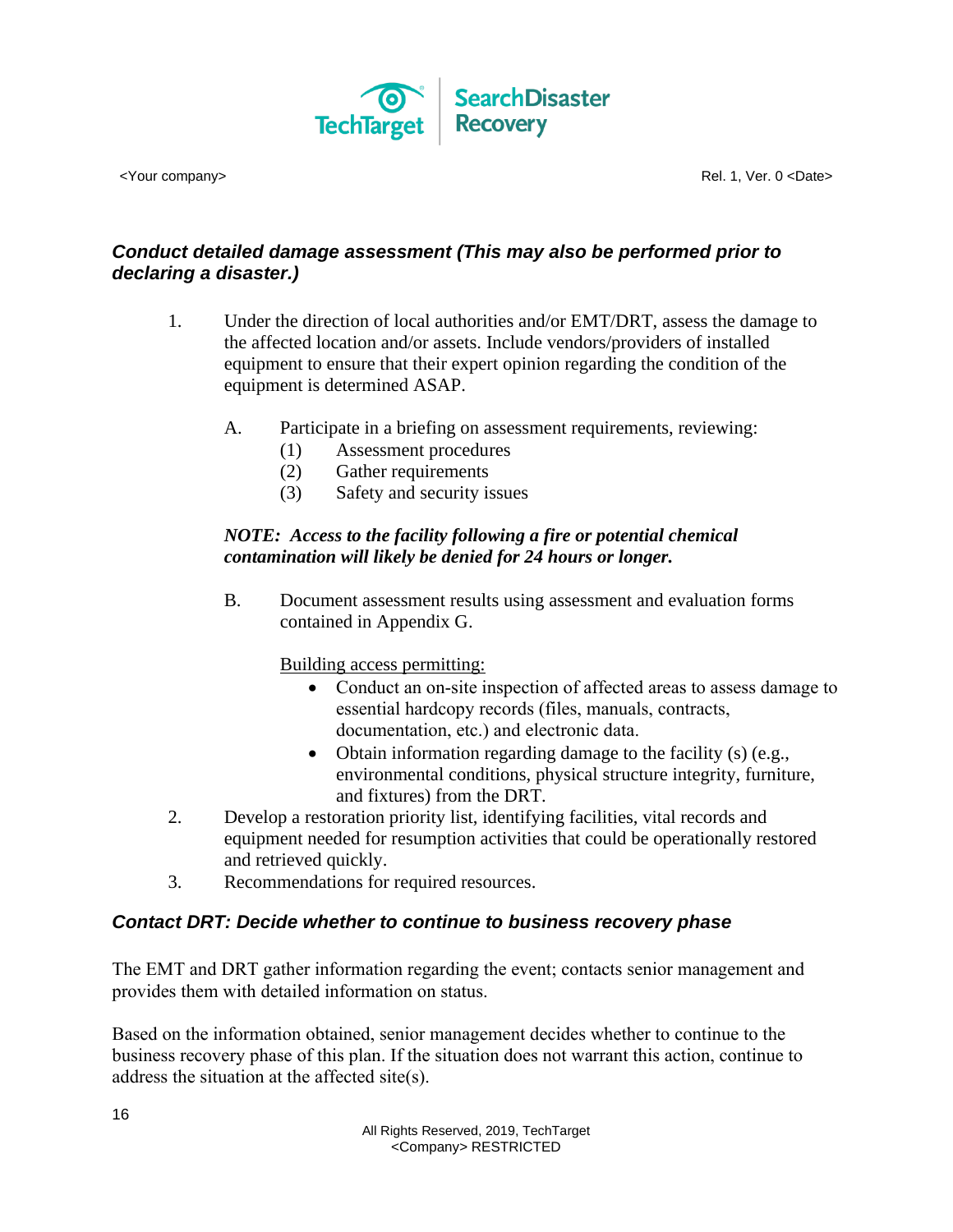

# *Business recovery phase (xx hours - full recovery)*

This section documents the steps necessary to activate business recovery plans to support full restoration of systems or facility functionality at an alternate/recovery site that would be used for an extended period of time. Coordinate resources to reconstruct business operations at the temporary/permanent system location, and to deactivate recovery teams upon return to normal business operations.

# *<Company> system and facility operation requirements*

The system and facility configurations for each location are important to re-establish normal operations. A list for each location will be included in Appendix F.

# *Notify IT staff/Coordinate relocation to new facility*

See Appendix A for IT staff associated with a new location being set up as a permanent location (replacement for site).

# *Secure funding for relocation*

Make arrangements in advance with suitable backup location resources. Make arrangements in advance with local banks, credit card companies, hotels, office suppliers, food suppliers and others for emergency support.

# *Notify EMT and corporate business units of recovery startup*

Using the call list in Appendix B, notify the appropriate company personnel. Inform them of any changes to processes or procedures, contact information, hours of operation, etc. (This may be used for media information.)

# *Operations recovered*

Assuming all relevant operations have been recovered to an alternate site, and employees are in place to support operations, the company can declare that it is functioning in a normal manner at the recovery location.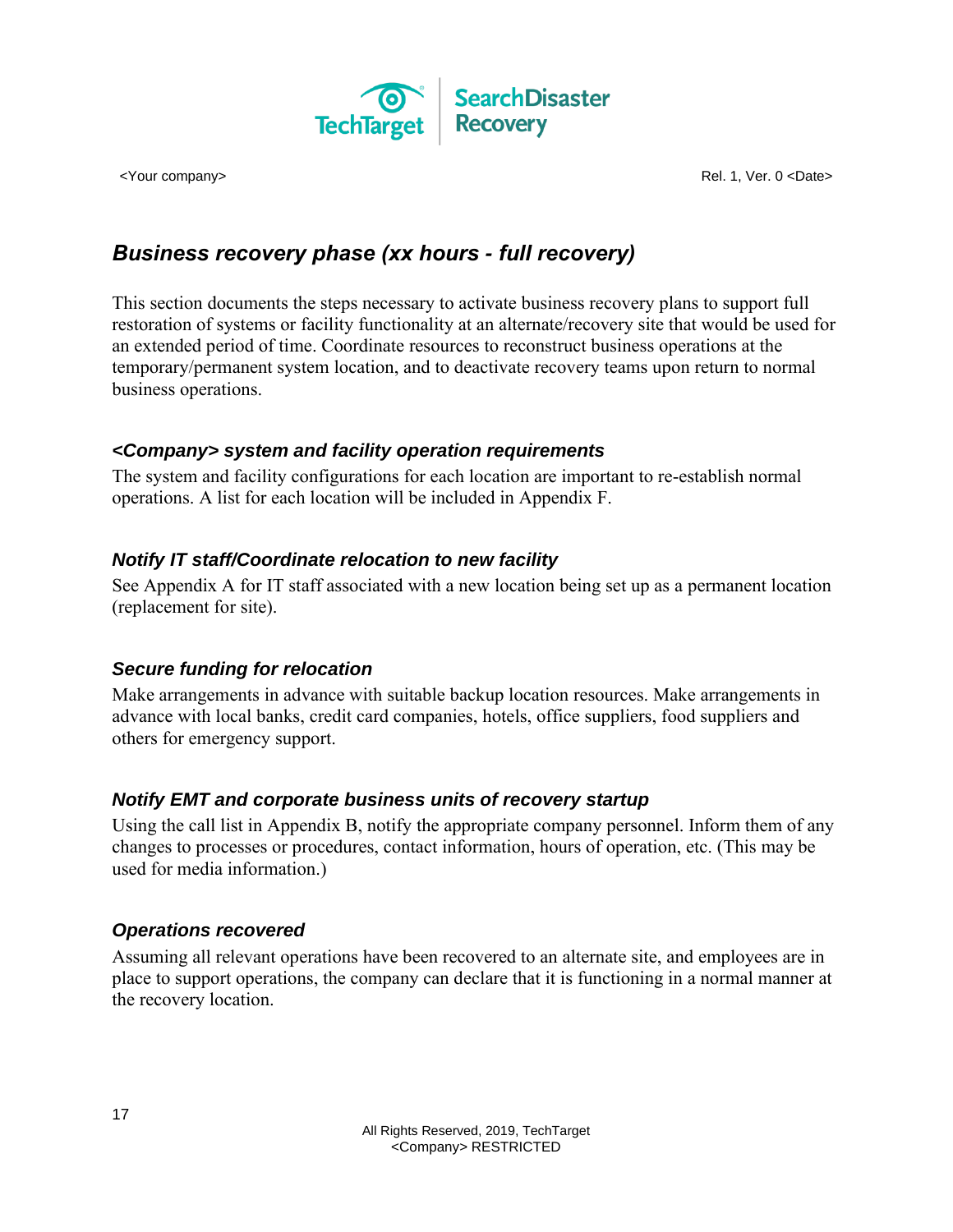

# *Appendixes*

# *Appendix A: <Company> recovery teams*

# **Emergency management team (EMT)**

# *Note: See Appendix B for contact list. Suggested members to include: senior management, human resources, corporate public relations, legal, IT services, risk management and operations*

# **Charter:**

Responsible for overall coordination of the disaster recovery effort; evaluation and determining disaster declaration; and communications with senior management.

# **Support activities:**

# **The EMT:**

- Evaluate which recovery actions should be invoked and activate the recovery teams
- Evaluate damage assessment findings
- Set restoration priority based on the damage assessment reports
- Provide senior management with ongoing status information
- Act as a communication channel to corporate teams and major customers
- Work with vendors and IRT to develop a rebuild/repair schedule

#### **Disaster recovery team**

# *Note: See Appendix B for contact list*

# **Charter:**

Responsible for overall coordination of the disaster recovery effort; establishment of the emergency command area; and communications with senior management and the EMT.

# **Support activities:**

- Coordinate with EMT and senior management
- Determine recovery needs
- Establish command center and assembly areas
- Notify all company department heads and advise them to activate their plan(s) if applicable, based upon the disaster situation
- If no disaster is declared, take appropriate action to return to normal operations using regular staff
- Determine if vendors or other teams are needed to assist with detailed damage assessment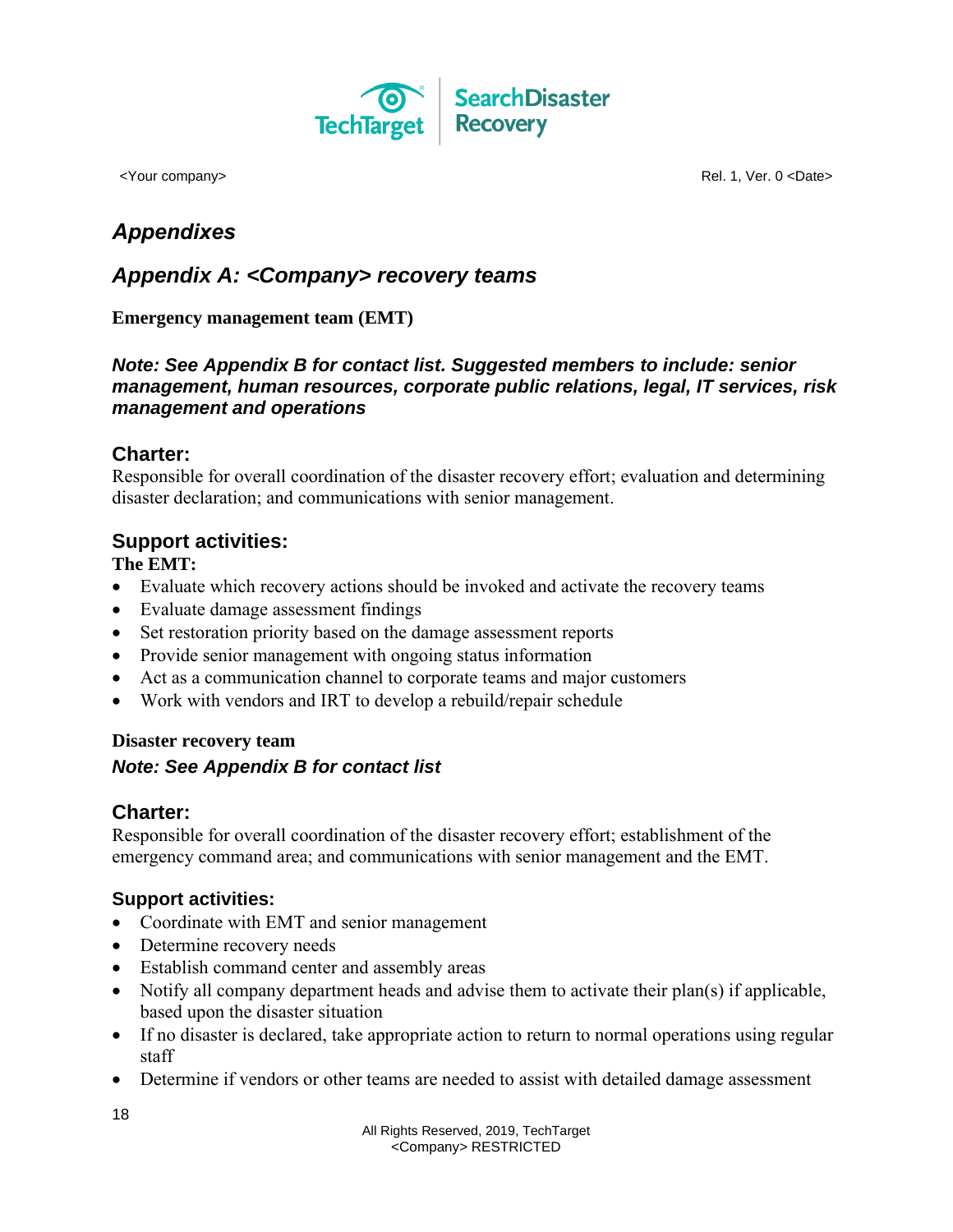

- Prepare post-disaster debriefing report
- Coordinate the development of site-specific recovery plans and ensure they are updated semiannually

#### **IT technical services (IT)**

# **Charter**

IT will facilitate technology restoration activities.

# **Support activities**

- Upon notification of disaster declaration, review and provide support as follows:
	- 1. Facilitate technology recovery and restoration activities, providing guidance on replacement equipment and systems, as required
	- 2. Coordinate removal of salvageable equipment at disaster site that may be used for alternate site operations

# *Appendix B: Recovery team contact lists*

#### **Emergency management team (EMT)**

| Name | <b>Address</b> | Home | <b>Mobile/Cell Phone</b> |
|------|----------------|------|--------------------------|
|      |                |      |                          |
|      |                |      |                          |
|      |                |      |                          |
|      |                |      |                          |
|      |                |      |                          |
|      |                |      |                          |
|      |                |      |                          |
|      |                |      |                          |
|      |                |      |                          |

#### **Disaster recovery team (DRT)**

| Name | <b>Address</b> | Home | <b>Mobile/Cell Phone</b> |
|------|----------------|------|--------------------------|
|      |                |      |                          |
|      |                |      |                          |
|      |                |      |                          |
|      |                |      |                          |
|      |                |      |                          |
|      |                |      |                          |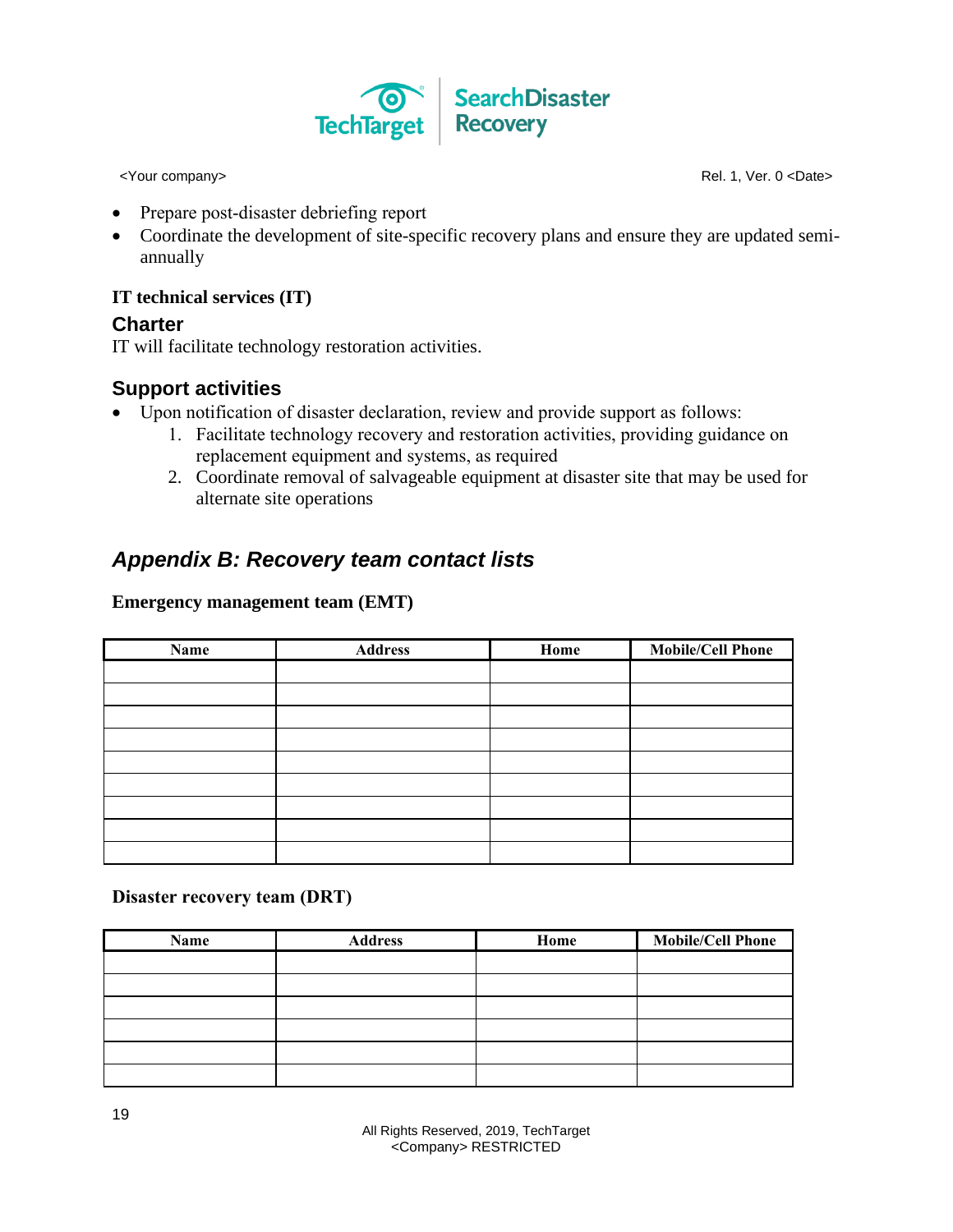

<Your company>
Rel. 1, Ver. 0 <Date>
Rel. 1, Ver. 0 <Date>
Rel. 1, Ver. 0 <Date>
Rel. 1, Ver. 0 <Date>
Rel. 1, Ver. 0 <Date>
Rel. 1, Ver. 0 <Date>
Rel. 1, Ver. 0 <Date>

#### **IT technical services**

| Name | <b>Address</b> | Home | <b>Mobile/Cell Phone</b> |
|------|----------------|------|--------------------------|
|      |                |      |                          |
|      |                |      |                          |
|      |                |      |                          |
|      |                |      |                          |
|      |                |      |                          |
|      |                |      |                          |

# *Appendix C: Emergency numbers*

# **First responders, public utility companies, others**

| Name | <b>Contact Name</b> | Phone |
|------|---------------------|-------|
|      |                     |       |
|      |                     |       |
|      |                     |       |
|      |                     |       |
|      |                     |       |
|      |                     |       |

# *Appendix D: Contact list*

| Name | <b>Address</b> | Home | <b>Mobile/Cell Phone</b> |
|------|----------------|------|--------------------------|
|      |                |      |                          |
|      |                |      |                          |
|      |                |      |                          |
|      |                |      |                          |
|      |                |      |                          |
|      |                |      |                          |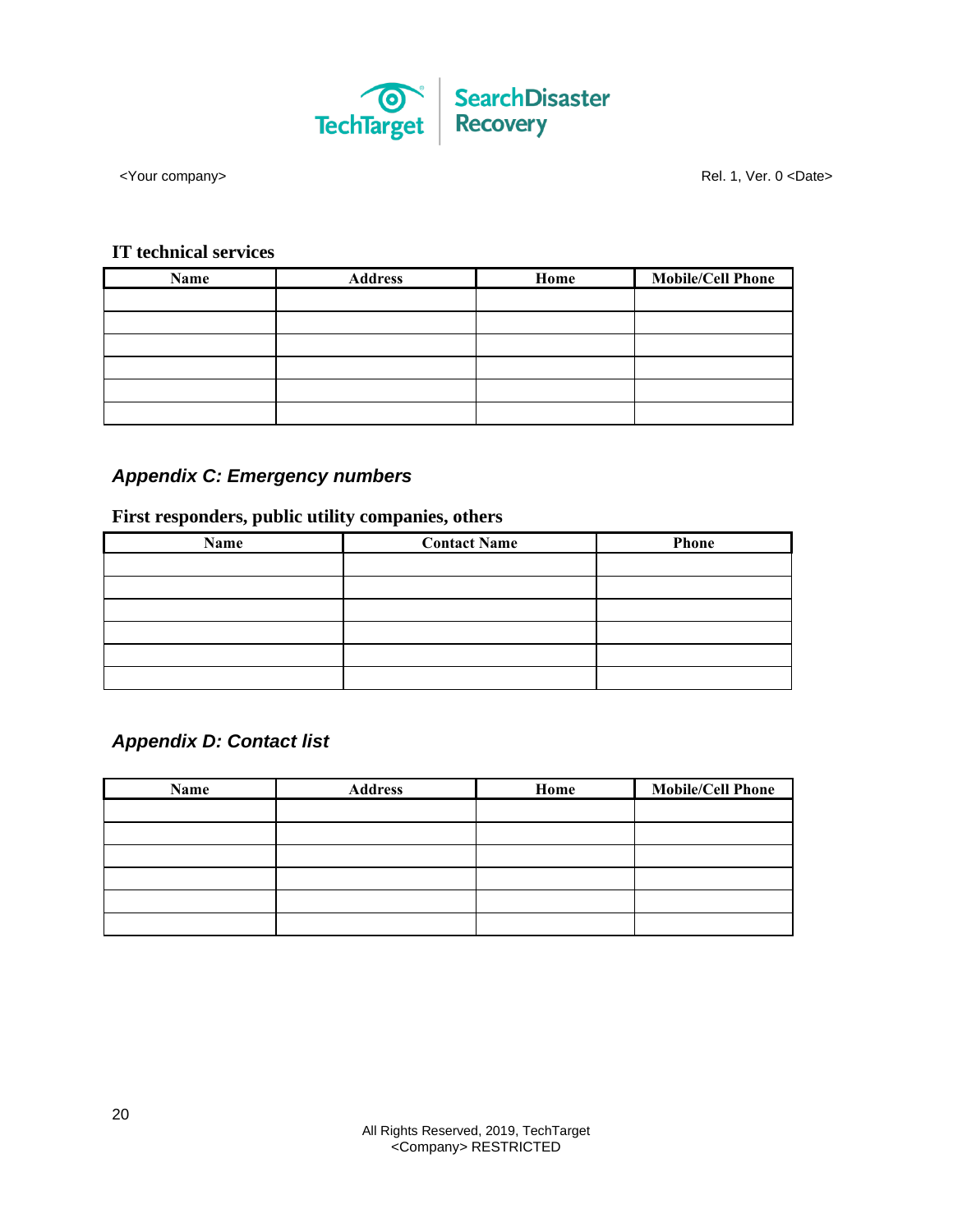

<Your company>
Rel. 1, Ver. 0 <Date>
Rel. 1, Ver. 0 <Date>
Rel. 1, Ver. 0 <Date>
Rel. 1, Ver. 0 <Date>
Rel. 1, Ver. 0 <Date>
Rel. 1, Ver. 0 <Date>
Rel. 1, Ver. 0 <Date>

# *Appendix E: Emergency command center (ECC) locations*

#### **Emergency command center - <location name>**

| Primary:   | Address<br>Room XXXX<br>City, State<br>Contact: "coordinator of rooms/space - (xxx) xxx-xxxx |
|------------|----------------------------------------------------------------------------------------------|
| Alternate: | Address<br>Room XXX<br>City, State<br>Contact: "coordinator of rooms/space - (xxx) xxx-xxxx  |

#### **Emergency command center - <location name>**

| Primary:   | Address<br>Room XXXX<br>City, State<br>Contact: "coordinator of rooms/space - (xxx) xxx-xxxx |
|------------|----------------------------------------------------------------------------------------------|
| Alternate: | Address<br>Room XXX<br>City, State<br>Contact: "coordinator of rooms/space - (xxx) xxx-xxxx  |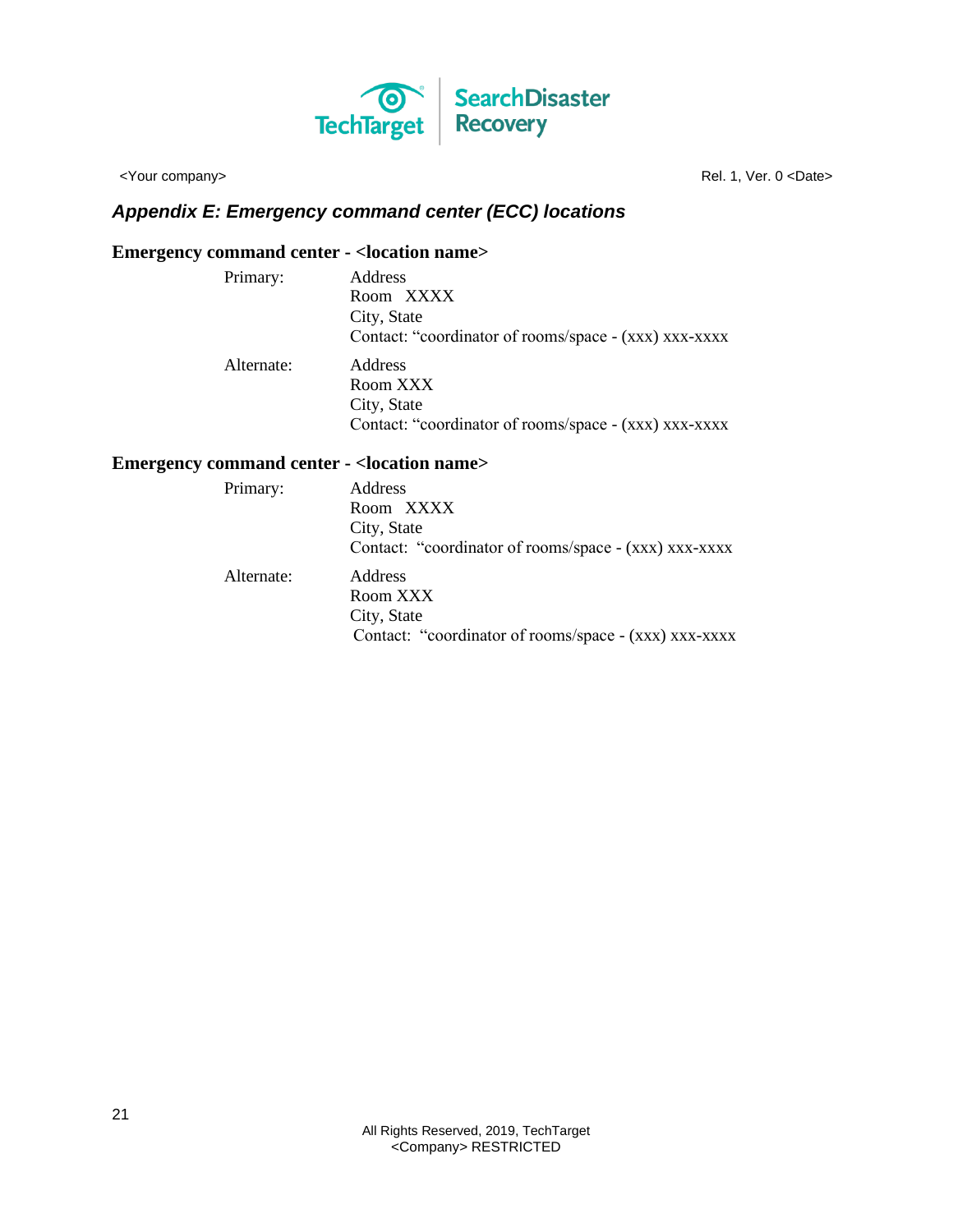

# *Appendix F: Forms*

# **Incident/disaster form**

Upon notification of an incident/disaster situation the on-duty personnel will make the initial entries into this form. It will then be forwarded to the ECC, where it will be continually updated. This document will be the running log until the incident/disaster has ended and "normal business" has resumed.

 $\mathcal{L}_\mathcal{L} = \mathcal{L}_\mathcal{L} - \mathcal{L}_\mathcal{L}$ 

 $\mathcal{L}_\mathcal{L} = \mathcal{L}_\mathcal{L} - \mathcal{L}_\mathcal{L}$ 

 $\mathcal{L}_\mathcal{L} = \{ \mathcal{L}_\mathcal{L} = \{ \mathcal{L}_\mathcal{L} = \{ \mathcal{L}_\mathcal{L} = \{ \mathcal{L}_\mathcal{L} = \{ \mathcal{L}_\mathcal{L} = \{ \mathcal{L}_\mathcal{L} = \{ \mathcal{L}_\mathcal{L} = \{ \mathcal{L}_\mathcal{L} = \{ \mathcal{L}_\mathcal{L} = \{ \mathcal{L}_\mathcal{L} = \{ \mathcal{L}_\mathcal{L} = \{ \mathcal{L}_\mathcal{L} = \{ \mathcal{L}_\mathcal{L} = \{ \mathcal{L}_\mathcal{$ 

 $\mathcal{L}_\mathcal{L} = \mathcal{L}_\mathcal{L} - \mathcal{L}_\mathcal{L}$ 

 $\mathcal{L}_\mathcal{L} = \mathcal{L}_\mathcal{L} - \mathcal{L}_\mathcal{L}$ 

 $\mathcal{L}_\mathcal{L} = \mathcal{L}_\mathcal{L} - \mathcal{L}_\mathcal{L}$ 

 $\mathcal{L}_\mathcal{L} = \mathcal{L}_\mathcal{L} - \mathcal{L}_\mathcal{L}$ 

 $\mathcal{L}_\mathcal{L} = \mathcal{L}_\mathcal{L} - \mathcal{L}_\mathcal{L}$ 

 $\mathcal{L}_\mathcal{L} = \mathcal{L}_\mathcal{L} - \mathcal{L}_\mathcal{L}$ 

 $\mathcal{L}_\mathcal{L} = \{ \mathcal{L}_\mathcal{L} = \{ \mathcal{L}_\mathcal{L} = \{ \mathcal{L}_\mathcal{L} = \{ \mathcal{L}_\mathcal{L} = \{ \mathcal{L}_\mathcal{L} = \{ \mathcal{L}_\mathcal{L} = \{ \mathcal{L}_\mathcal{L} = \{ \mathcal{L}_\mathcal{L} = \{ \mathcal{L}_\mathcal{L} = \{ \mathcal{L}_\mathcal{L} = \{ \mathcal{L}_\mathcal{L} = \{ \mathcal{L}_\mathcal{L} = \{ \mathcal{L}_\mathcal{L} = \{ \mathcal{L}_\mathcal{$ 

# **TIME AND DATE**

# **TYPE OF EVENT**

# **LOCATION**

# **BUILDING ACCESS ISSUES**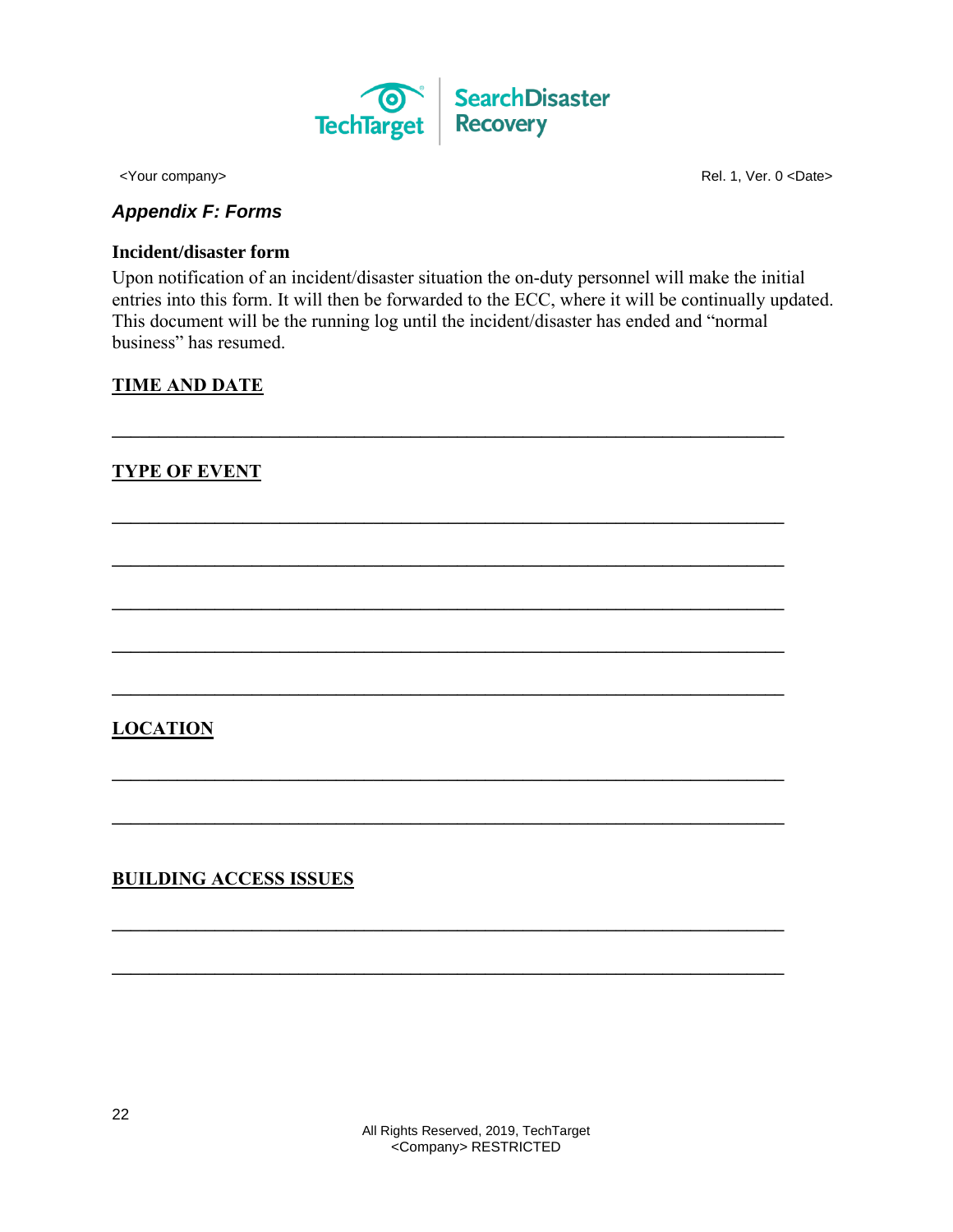

<Your company>

Rel. 1, Ver. 0 <Date>

# PROJECTED IMPACT TO OPERATIONS

**RUNNING LOG (ongoing events)**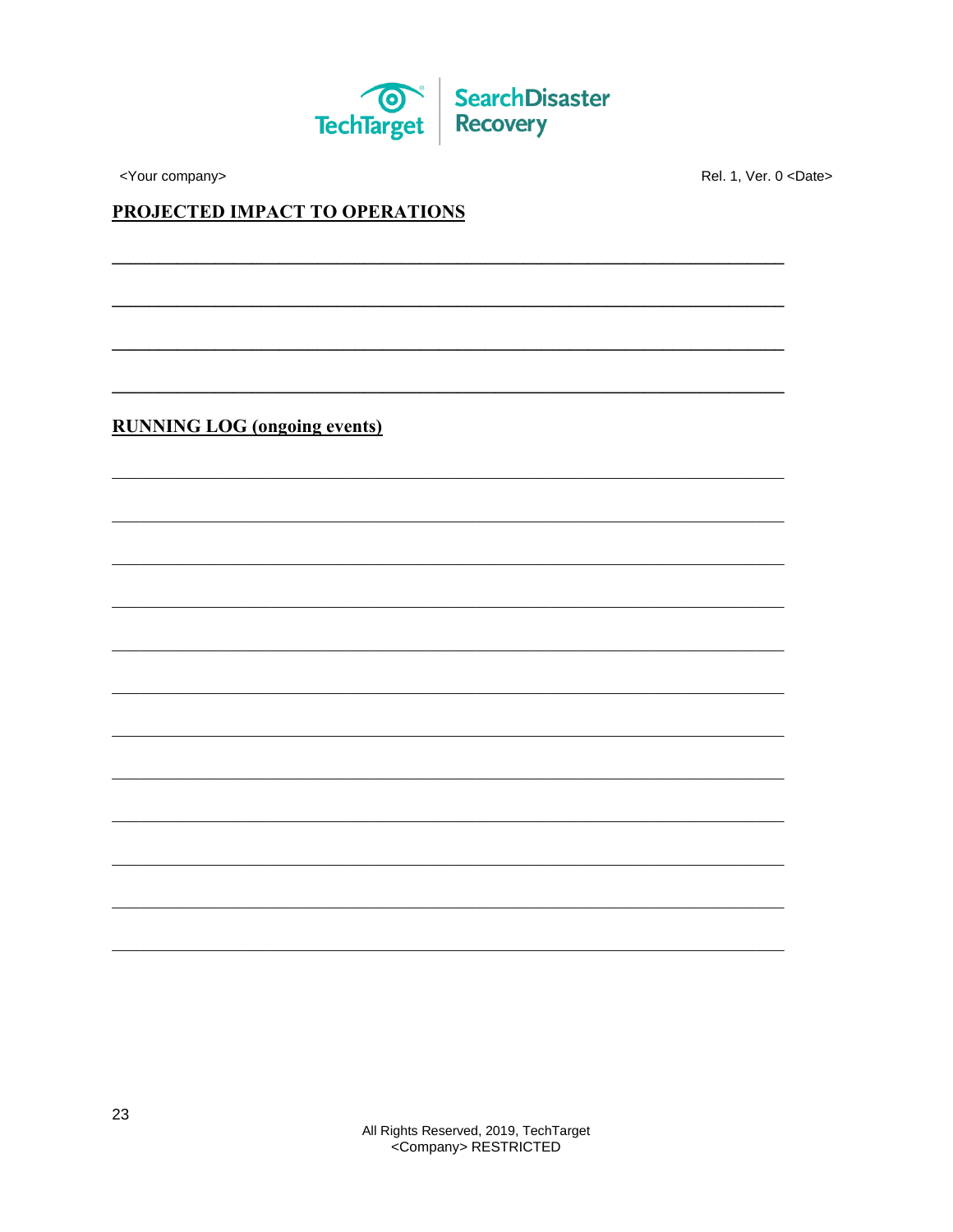

<Your company>

Rel. 1, Ver. 0 <Date>

#### **Critical equipment status form**

# **CRITICAL EQUIPMENT STATUS ASSESSMENT AND EVALUATION FORM**

Recovery team:

| <b>Equipment</b>                                                                                                              | [----------STATUS---------]<br><b>Condition</b>                                                                                                                                                                                      | <b>Salvage</b> | <b>Comments</b> |
|-------------------------------------------------------------------------------------------------------------------------------|--------------------------------------------------------------------------------------------------------------------------------------------------------------------------------------------------------------------------------------|----------------|-----------------|
| 1.                                                                                                                            | <u> 1989 - Johann John Harry Harry Harry Harry Harry Harry Harry Harry Harry Harry Harry Harry Harry Harry Harry Harry Harry Harry Harry Harry Harry Harry Harry Harry Harry Harry Harry Harry Harry Harry Harry Harry Harry Har</u> |                |                 |
| 2.                                                                                                                            |                                                                                                                                                                                                                                      |                |                 |
| 3.                                                                                                                            |                                                                                                                                                                                                                                      |                |                 |
| 4.                                                                                                                            |                                                                                                                                                                                                                                      |                |                 |
| 5.                                                                                                                            |                                                                                                                                                                                                                                      |                |                 |
| 6.                                                                                                                            |                                                                                                                                                                                                                                      |                |                 |
| 7.<br><u> Alexandro Alexandro (Alexandro Alexandro Alexandro Alexandro Alexandro Alexandro Alexandro Alexandro Alexandro </u> |                                                                                                                                                                                                                                      |                |                 |
| 8.                                                                                                                            |                                                                                                                                                                                                                                      |                |                 |
| 9.                                                                                                                            |                                                                                                                                                                                                                                      |                |                 |
| 10.                                                                                                                           |                                                                                                                                                                                                                                      |                |                 |
| 11.                                                                                                                           |                                                                                                                                                                                                                                      |                |                 |
| 12.                                                                                                                           |                                                                                                                                                                                                                                      |                |                 |
| 13.                                                                                                                           |                                                                                                                                                                                                                                      |                |                 |
| 14.                                                                                                                           |                                                                                                                                                                                                                                      |                |                 |
| 15.                                                                                                                           |                                                                                                                                                                                                                                      |                |                 |

# **Legend**

Condition: OK - Undamaged DBU - Damaged, but usable DS - Damaged, requires salvage before use D - Destroyed, requires reconstruction